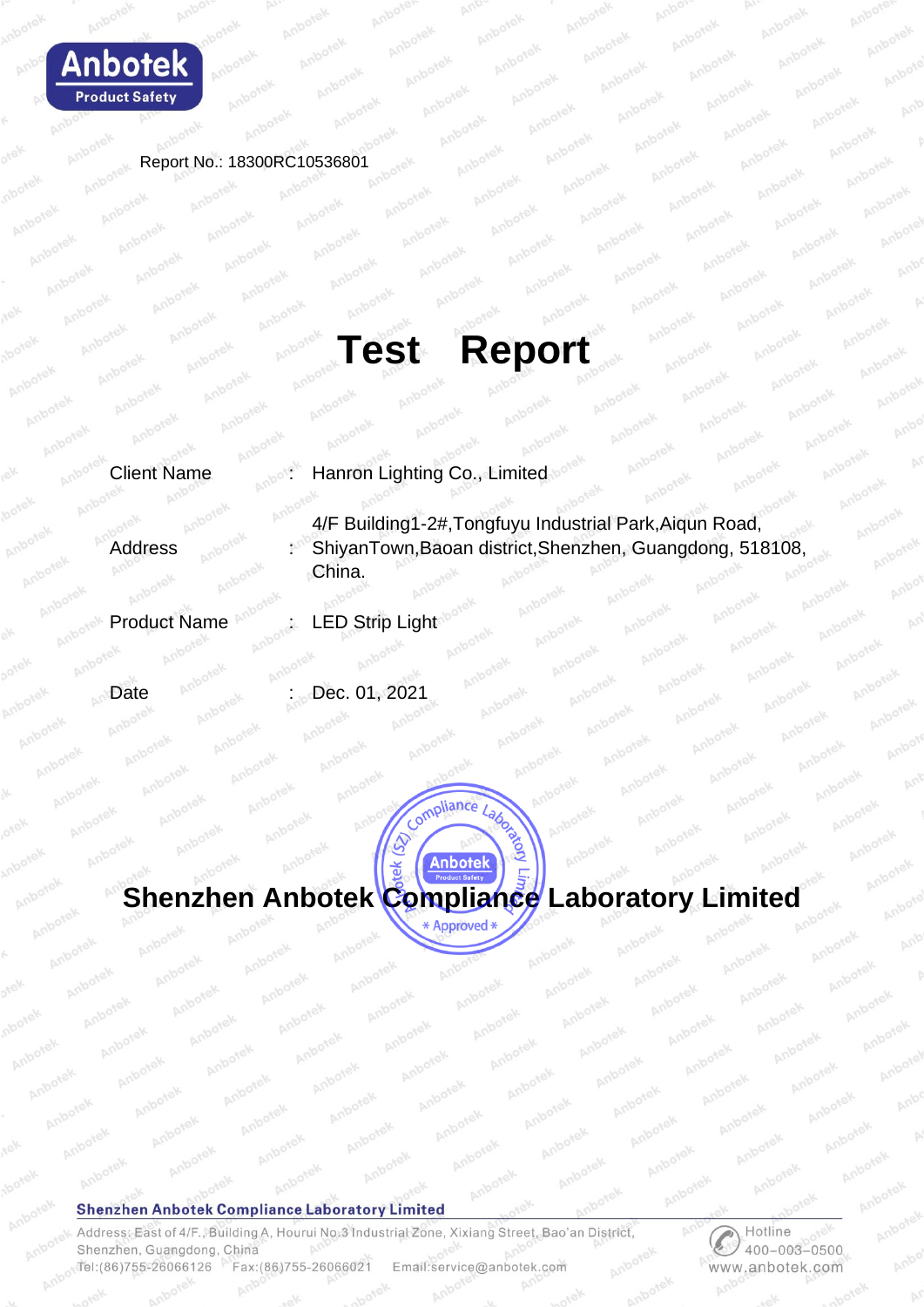

| Report No.: 18300RC10536801 | Date: Dec. 01, 2021<br>Page 1 of 25                                                               |
|-----------------------------|---------------------------------------------------------------------------------------------------|
| <b>Applicant</b>            | Hanron Lighting Co., Limited                                                                      |
| <b>Address</b>              | 4/F Building1-2#, Tongfuyu Industrial Park, Aiqun Road, Shiyan                                    |
|                             | Town, Baoan district, Shenzhen, Guangdong, 518108, China.                                         |
|                             | The submitted sample and sample information was/were submitted and identified by/on the behalf of |
| the client                  |                                                                                                   |
| <b>Sample Name</b>          | <b>LED Strip Light</b>                                                                            |
| <b>Test Model No.</b>       | <b>HR00-A32</b>                                                                                   |
| Reference Model No.         | HR00-A01, HR00-A02, HR00-A03, HR00-A04, HR00-A05, HR00-A28,                                       |
|                             | HR00-A29,HR00-A30,HR00-A31,HR00-A33,HR00-B,HR00-XXXXYYYZZZ(                                       |
|                             | XXXX means 3528,2835,5050,5630, FCOB, 3014, 2216, 2110, 3838;<br>YYY.                             |
|                             | means voltage, 05V, 12V, 24V, ZZZ means 030, 048, 060, 064, 084,                                  |
|                             | 096, 120, 128, 140, 160, 180, 192, 216, 240, 280, 300, 360, 480,                                  |
|                             | 700)                                                                                              |
| <b>Manufacturer</b>         | Hanron Lighting Co., Limited                                                                      |
| <b>Sample Received Date</b> | Nov. 12, 2021                                                                                     |
| <b>Testing Period</b>       | Nov. 12, 2021 to Nov. 19, 2021                                                                    |
|                             |                                                                                                   |
| <b>Test Requested</b>       | As specified by client, based on the list published by European chemicals                         |
|                             | agency (ECHA) for public consultation regarding requlation (EC) No                                |

agency (ECHA) for public consultation regarding regulation (EC) No 1907/2006 concerning the REACH, to determine the two hundred and nineteen (219) Substances of Very High Concern (SVHC) in the submitted sample.

**Test Method:** In-House method-Analyzed by ICP-OES, UV-Vis, HPLC, LC-MS-MS, GC, GC-MS and colorimetric method

**Test Result(s):** Please refer to the following page(s).

### **Summary:**

nbote

**Product Safety** 

| According to the ruling of the Court of Justice of the European Union on the definition of |             |
|--------------------------------------------------------------------------------------------|-------------|
| an article under REACH, and the specified scope and evaluation screening, the test         | <b>PASS</b> |
| results of SVHC are ≤0.1%(w/w) in the articles of the submitted sample.                    |             |

Edited by  $\theta \wedge \theta \wedge \theta$  Reviewed by  $\frac{R \cdot \theta}{2}$  Authorized Signatory KoS

Wendogwan

### **Shenzhen Anbotek Compliance Laboratory Limited**

Address: East of 4/F., Building A, Hourui No.3 Industrial Zone, Xixiang Street, Bao'an District, Shenzhen, Guangdong, China 26066021 Tel:(86)755-26066126 Fax: (86) Email:service@anbotek.com

 AB-RHS-03-a Hotline

 $400 - 003 - 0500$ 

ww.anbotek.com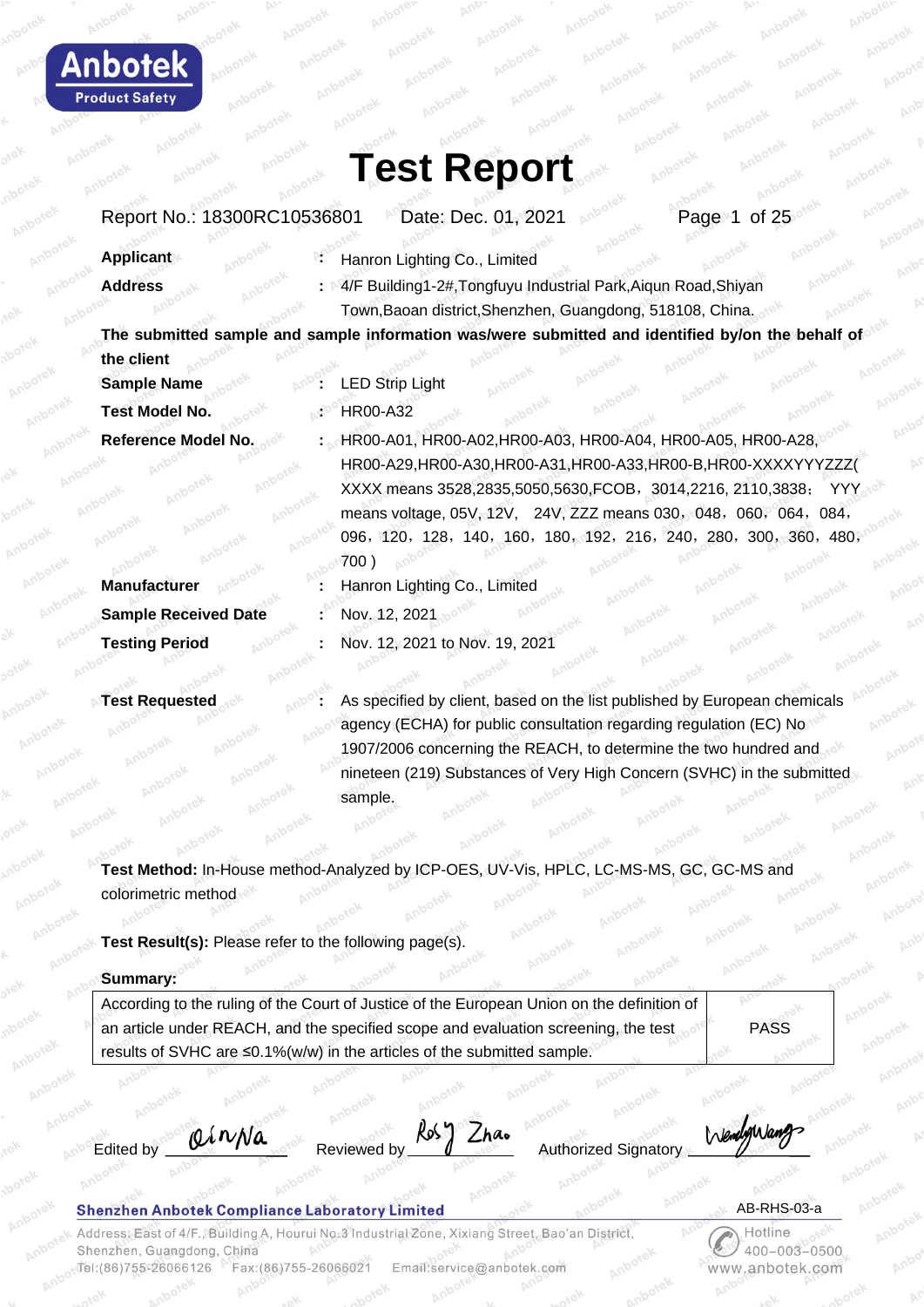

Report No.: 18300RC10536801 Date: Dec. 01, 2021 Page 2 of 25

### **Tested Sample/Part Description:**

| <b>Tested Groups</b> | <b>Description</b> | Photo No. | Component                       |
|----------------------|--------------------|-----------|---------------------------------|
|                      |                    |           | <b>Black plastic shell</b>      |
|                      |                    | 2         | White label paper               |
|                      |                    |           | Transparent plastic wire sleeve |
|                      |                    |           | Silvery tinsel                  |
|                      |                    | 5         | Silvery metal soldering tin     |
|                      |                    | 6         | Transparent plastic scarfskin   |
| A#                   | All parts mixed    |           | White plastic block             |
|                      |                    | 8         | White FPC                       |
|                      |                    | 9         | LED                             |
|                      |                    | 10        | Transparent glue                |
|                      |                    |           | Brown tape                      |
|                      |                    | 12        | Chip resistor                   |
|                      |                    | 13        | Silvery metal soldering tin     |
|                      |                    |           |                                 |

## **Test Result(s): (Substances in the Candidate List of SVHC)**

| <b>Tested Groups</b> | Test Item                         | <b>Report Results</b><br>$\frac{1}{2}$ |
|----------------------|-----------------------------------|----------------------------------------|
| A#                   | All tested SVHC in Candidate List |                                        |

#### **Shenzhen Anbotek Compliance Laboratory Limited**

Anp

Address: East of 4/F., Building A, Hourui No.3 Industrial Zone, Xixiang Street, Bao'an District, Shenzhen, Guangdong, China Tel:(86)755-26066126 Fax:(86)755-26066021 Email:service@anbotek.com

 $p_{\rm s}$ 

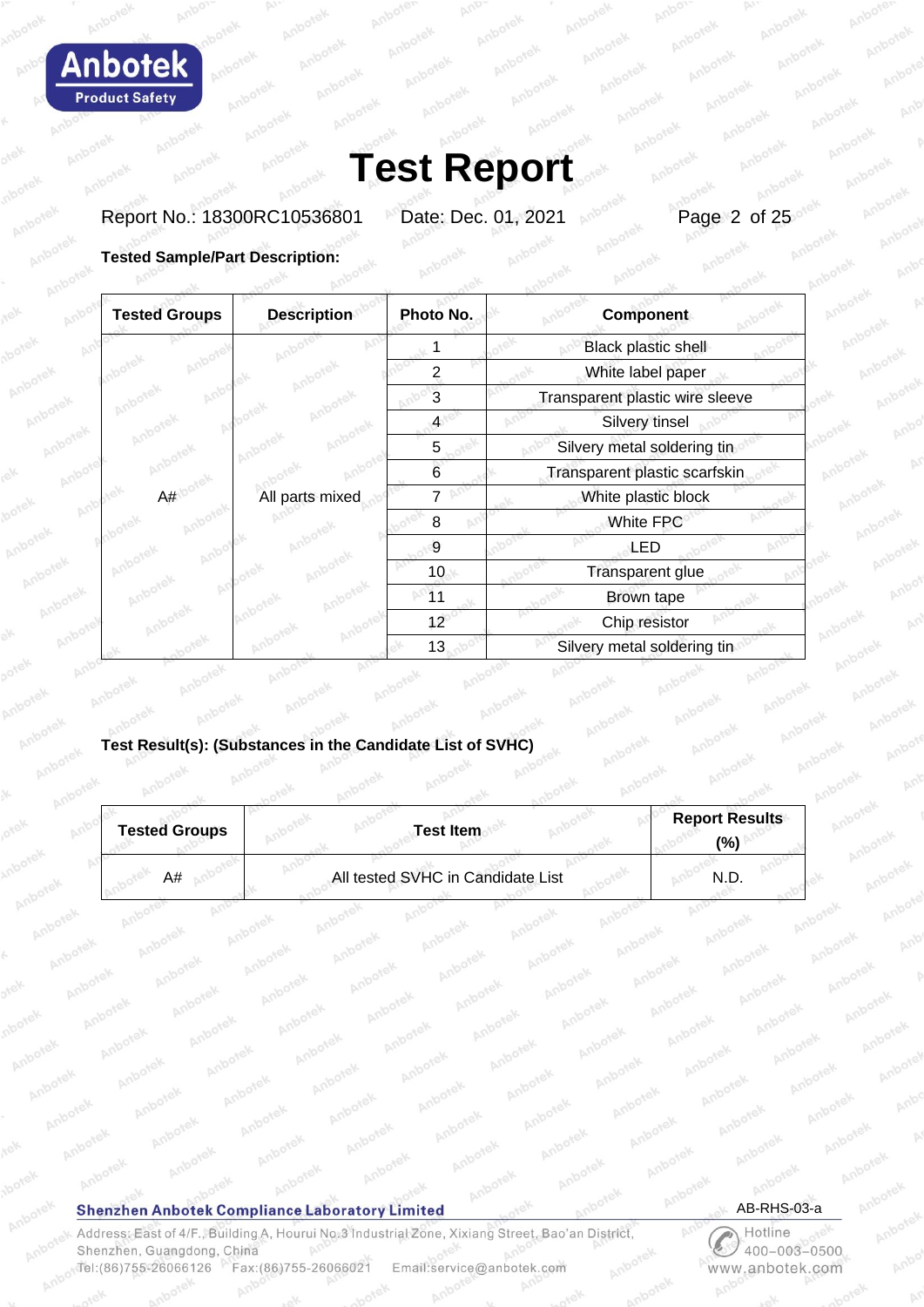

Report No.: 18300RC10536801 Date: Dec. 01, 2021 Page 3 of 25

**Attachment (Full list of tested SVHC):**

The first fifteen Substances of Very High Concern (Released in Oct, 2008) Г

| Code           | <b>J</b> botek<br>Test Item                                                    | <b>CAS No.</b>                                                            | EC No.                  | <b>Report Limit</b><br>(%) |
|----------------|--------------------------------------------------------------------------------|---------------------------------------------------------------------------|-------------------------|----------------------------|
| 1 ⊵            | Bis(tributyltin) oxide (TBTO)                                                  | 56-35-9                                                                   | 200-268-0               | 0.005                      |
| $\overline{2}$ | Diarsenic pentaoxide**                                                         | 1303-28-2                                                                 | 215-116-9               | 0.01                       |
| 3              | Diarsenic trioxide**                                                           | 1327-53-3                                                                 | 215-481-4               | 0.01                       |
| $\overline{4}$ | Triethyl arsenate**                                                            | 15606-95-8                                                                | 427-700-2               | 0.01                       |
| 5 <sup>°</sup> | Lead hydrogen arsenate**                                                       | 7784-40-9                                                                 | 232-064-2               | 0.01                       |
| 6 <sub>1</sub> | Cobalt dichloride**                                                            | 7646-79-9                                                                 | 231-589-4               | 0.01                       |
| 7              | 65<br>Sodium dichromate **                                                     | 7789-12-0,<br>10588-01-9                                                  | 234-190-3               | 0.01                       |
| 8 <sub>1</sub> | Anthracene                                                                     | 120-12-7                                                                  | 204-371-1               | 0.005                      |
| 9              | 4,4'-Diaminodiphenylmethane (MDA)                                              | 101-77-9                                                                  | 202-974-4               | 0.005                      |
| 10             | Dibutyl phthalate (DBP)                                                        | 84-74-2                                                                   | 201-557-4               | 0.005                      |
| 11             | Benzyl butyl phthalate (BBP)                                                   | 85-68-7                                                                   | 201-622-7               | 0.005                      |
| 12             | 5-tert-butyl-2,4,6-trinitro-m-xylene<br>(musk xylene)                          | $81 - 15 - 2$                                                             | 201-329-4               | 0.005                      |
| 13             | Di-2-ethylhexyl phthalate(DEHP)                                                | $117 - 81 - 7$                                                            | 204-211-0               | 0.005                      |
| 14             | Hexabromocyclododecane(HBCDD) a<br>nd<br>all major diastereoisomers identified | 25637-99-4,<br>3194-55-6<br>(134237-50-6,<br>134237-51-7,<br>134237-52-8) | 247-148-4,<br>221-695-9 | 0.005                      |
| 15             | Alkanes, C10-13, chloro<br>(Short Chain Chlorinated Paraffins)                 | 85535-84-8                                                                | 287-476-5               | 0.01                       |

### **Shenzhen Anbotek Compliance Laboratory Limited**

Address: East of 4/F., Building A, Hourui No.3 Industrial Zone, Xixiang Street, Bao'an District, Shenzhen, Guangdong, China Tel:(86)755-26066126 Fax:(86)755-26066021 Email:service@anbotek.com

AB-RHS-03-a

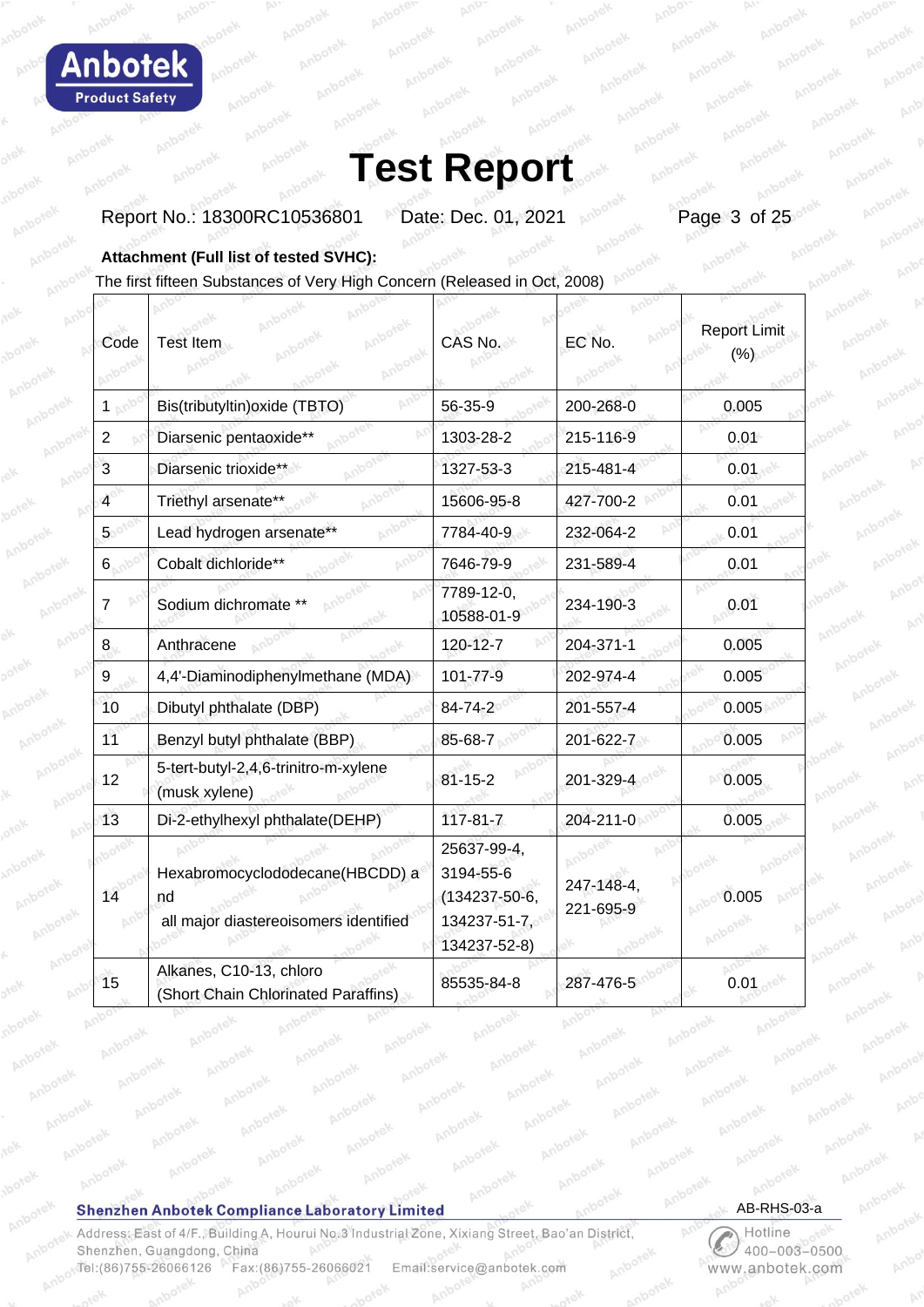**bote Product Safety** 

## **Test Report**

Report No.: 18300RC10536801 Date: Dec. 01, 2021 Page 4 of 25

The second thirteen Substances of Very High Concern (Released in Jan, 2010 and Mar, 2010)

| Code | <b>Test Item</b>                                                  | CAS No.        | EC No.    | Report Limit<br>(%) |
|------|-------------------------------------------------------------------|----------------|-----------|---------------------|
| 16   | Anthracene oil                                                    | 90640-80-5     | 292-602-7 | 0.05                |
| 17   | Anthracene oil, anthracene<br>paste, distn. lights                | 91995-17-4     | 295-278-5 | 0.05                |
| 18   | Anthracene oil, anthracene<br>paste, anthracene fraction          | 91995-15-2     | 295-275-9 | 0.05                |
| 19   | Anthracene oil, anthracene-low                                    | 90640-82-7     | 292-604-8 | 0.05                |
| 20   | Anthracene oil, anthracene paste                                  | 90640-81-6     | 292-603-2 | 0.05                |
| 21   | Pitch, coal tar, high temp.                                       | 65996-93-2     | 266-028-2 | 0.05                |
| 22   | Acrylamide                                                        | 79-06-1        | 201-173-7 | 0.01                |
| 23   | 2,4-Dinitrotoluene                                                | $121 - 14 - 2$ | 204-450-0 | 0.01                |
| 24   | Diisobutyl phthalate (DIBP)                                       | 84-69-5        | 201-553-2 | 0.005               |
| 25   | Lead chromate**                                                   | 7758-97-6      | 231-846-0 | 0.05                |
| 26   | Lead chromate molybdate sulphate<br>red (C.I. Pigment Red 104) ** | 12656-85-8     | 235-759-9 | 0.05                |
| 27   | Lead sulfochromate yellow<br>(C.I.Pigment Yellow 34) **           | 1344-37-2      | 215-693-7 | 0.05                |
| 28   | Tris(2-chloroethyl)phosphate                                      | 115-96-8       | 204-118-5 | 0.01                |

The third eight Substances of Very High Concern (Released in Jun, 2010)

| Code            | <b>Test Item</b>                                   | CAS No.                                | EC No.                  | <b>Report Limit</b><br>$(\% )$ |
|-----------------|----------------------------------------------------|----------------------------------------|-------------------------|--------------------------------|
| 29              | Trichloroethylene                                  | 79-01-6                                | 201-167-4               | 0.005                          |
| 30 <sup>°</sup> | Boric acid**                                       | 10043-35-3/<br>11113-50-1              | 233-139-2/<br>234-343-4 | 0.01                           |
| 31              | Disodium tetraborate, anhydrous**                  | 1330-43-4/<br>12179-04-3/<br>1303-96-4 | 215-540-4               | 0.01                           |
| 32              | heptaoxide,<br>Tetraboron<br>disodium<br>hydrate** | 12267-73-1                             | 235-541-3               | 0.01                           |

#### **Shenzhen Anbotek Compliance Laboratory Limited**

Address: East of 4/F., Building A, Hourui No.3 Industrial Zone, Xixiang Street, Bao'an District Shenzhen, Guangdong, China Tel:(86)755-26066126 Fax: (86) 755-26066021 Email:service@anbotek.com

AB-RHS-03-a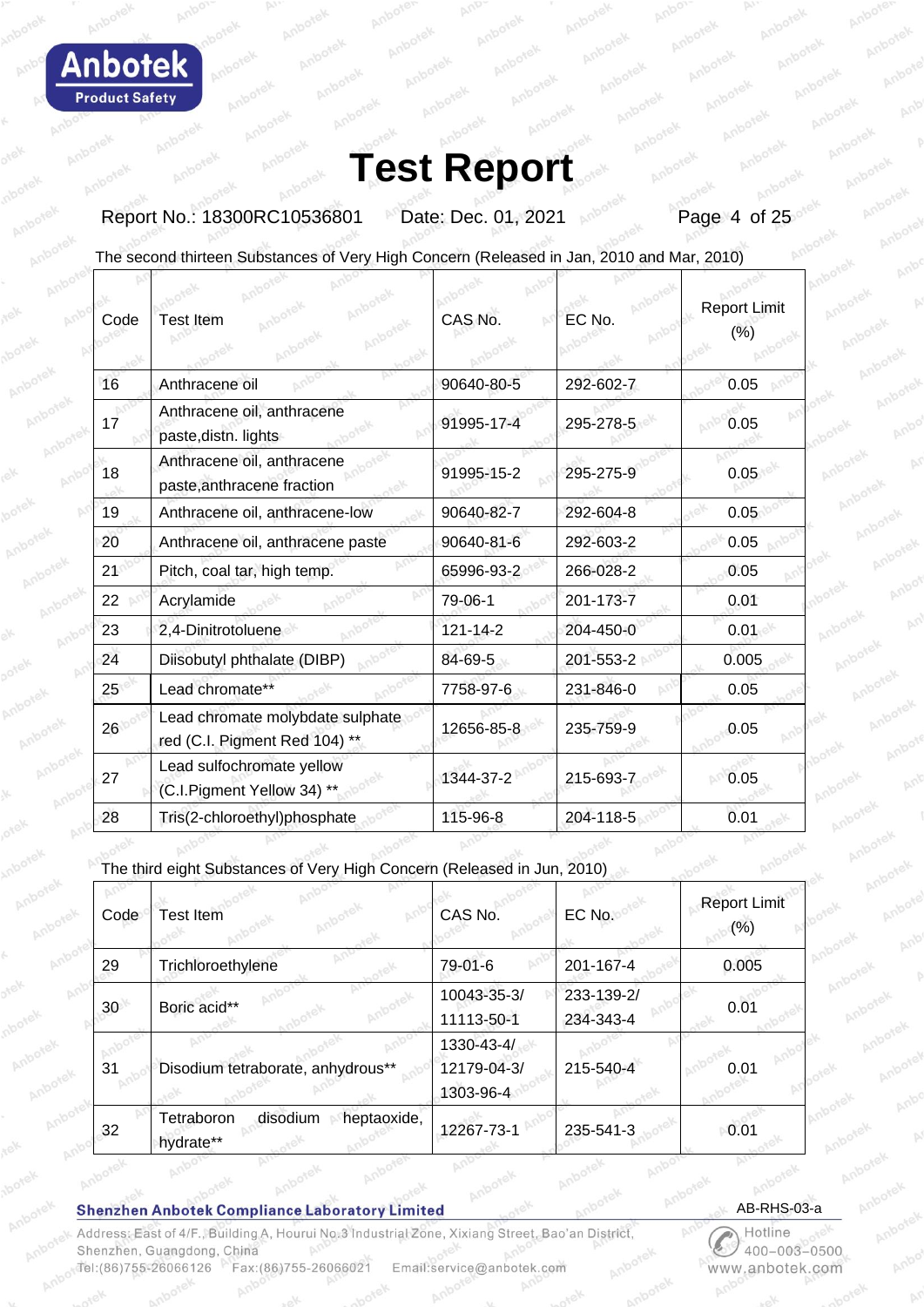Report No.: 18300RC10536801 Date: Dec. 01, 2021 Page 5 of 25

| Code | Test Item              | CAS No.   | EC No.    | <b>Report Limit</b><br>(% ) |
|------|------------------------|-----------|-----------|-----------------------------|
| 33   | Sodium chromate**      | 7775-11-3 | 231-889-5 | 0.01                        |
| 34   | Potassium chromate**   | 7789-00-6 | 232-140-5 | 0.01                        |
| 35   | Ammonium dichromate**  | 7789-09-5 | 232-143-1 | 0.01                        |
| 36   | Potassium dichromate** | 7778-50-9 | 231-906-6 | 0.01                        |

The fourth eight Substances of Very High Concern (Released in Dec, 2010)

| Code              | Test Item                        |                                                         | CAS No.    | EC No.    | <b>Report Limit</b><br>$(\%)$ |
|-------------------|----------------------------------|---------------------------------------------------------|------------|-----------|-------------------------------|
| 37                | Cobalt(II) sulphate**            |                                                         | 10124-43-3 | 233-334-2 | 0.01                          |
| 38                | Cobalt(II) dinitrate**           |                                                         | 10141-05-6 | 233-402-1 | 0.01                          |
| 39                | Cobalt(II) carbonate**           |                                                         | 513-79-1   | 208-169-4 | 0.01                          |
| 40                | Cobalt(II) diacetate**           |                                                         | 71-48-7    | 200-755-8 | 0.01                          |
| 41                | 2-Methoxyethanol                 |                                                         | 109-86-4   | 203-713-7 | 0.005                         |
| 42                | 2-Ethoxyethanol                  |                                                         | 110-80-5   | 203-804-1 | 0.005                         |
| 43                | Chromium trioxide**              |                                                         | 1333-82-0  | 215-607-8 | 0.01                          |
| botek             |                                  | Chromic acid**                                          | 7738-94-5  | 231-801-5 | 0.01                          |
|                   | Acids generated<br>from chromium | Dichromic<br>acid**                                     | 13530-68-2 | 236-881-5 | 0.01                          |
| 44<br>$A_{\odot}$ | trioxide and their<br>oligomers  | Oligomers of<br>chromic acid<br>and dichromic<br>acid** |            |           | 0.01                          |

### **Shenzhen Anbotek Compliance Laboratory Limited**

Address: East of 4/F., Building A, Hourui No.3 Industrial Zone, Xixiang Street, Bao'an District, Shenzhen, Guangdong, China Tel:(86)755-26066126 Fax:(86)755-26066021 Email:service@anbotek.com

AB-RHS-03-a

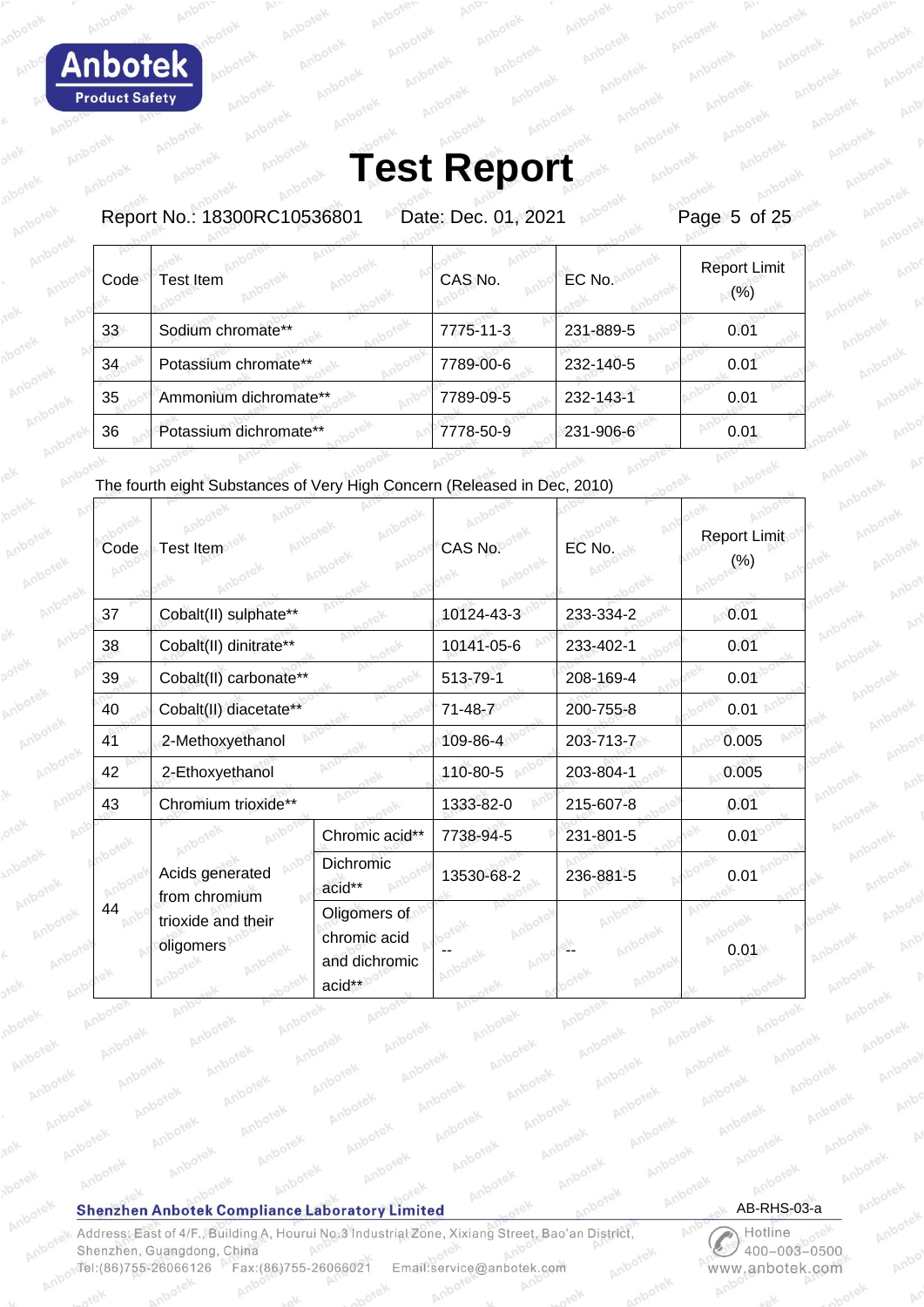Report No.: 18300RC10536801 Date: Dec. 01, 2021 Page 6 of 25

The fifth seven Substances of Very High Concern (Released in Jun, 2011)

| Code | <b>Test Item</b>                                                                      | CAS No.                | EC No.    | <b>Report Limit</b><br>$(\% )$ |
|------|---------------------------------------------------------------------------------------|------------------------|-----------|--------------------------------|
| 45   | 2-Ethoxyethyl acetate                                                                 | 111-15-9               | 203-839-2 | 0.01                           |
| 46   | Strontium chromate**                                                                  | 7789-06-2              | 232-142-6 | 0.01                           |
| 47   | 1,2-Benzenedicarboxylic acid,<br>di-C7-11-branched and linear alkyl<br>esters(DHNUP)* | 68515-42-4             | 271-084-6 | 0.01                           |
| 48   | Hydrazine                                                                             | 7803-57-8/<br>302-01-2 | 206-114-9 | 0.01                           |
| 49   | 1-Methyl-2-pyrrolidone                                                                | 872-50-4               | 212-828-1 | 0.01                           |
| 50   | 1,2,3-Trichloropropane                                                                | 96-18-4                | 202-486-1 | 0.01                           |
| 51   | 1,2-Benzenedicarboxylic acid,<br>di-C6-8-branched alkyl<br>esters, C7-rich(DIHP)      | 71888-89-6             | 276-158-1 | 0.01                           |

## The sixth twenty Substances of Very High Concern (Released in Dec, 2011)

| Code | <b>Test Item</b>                                                           | CAS No.       | EC No.    | <b>Report Limit</b><br>(%) |
|------|----------------------------------------------------------------------------|---------------|-----------|----------------------------|
| 52   | Dichromium tris(chromate)**                                                | 24613-89-6    | 246-356-2 | 0.01                       |
| 53   | Potassium<br>hydroxyoctaoxodizincatedichromate**                           | 11103-86-9    | 234-329-8 | 0.01                       |
| 54   | Pentazinc chromate octahydroxide**                                         | 49663-84-5    | 256-418-0 | 0.01                       |
| 55   | Aluminosilicate Refractory Ceramic<br>Fibres (RCF)**                       |               |           | 0.05                       |
| 56   | Zirconia Aluminosilicate Refractory<br>Ceramic Fibres (Zr-RCF)**           |               |           | 0.05                       |
| 57   | Formaldehyde, oligomeric reaction<br>products with aniline (technical MDA) | 25214-70-4    | 500-036-1 | 0.01                       |
| 58   | Bis(2-methoxyethyl) phthalate (DMEP)                                       | 117-82-8      | 204-212-6 | 0.005                      |
| 59   | 2-Methoxyaniline; o-Anisidine                                              | $90 - 04 - 0$ | 201-963-1 | 0.005                      |

### **Shenzhen Anbotek Compliance Laboratory Limited**

Address: East of 4/F., Building A, Hourui No.3 Industrial Zone, Xixiang Street, Bao'an District, Shenzhen, Guangdong, China Tel:(86)755-26066126 Fax:(86)755-26066021 Email:service@anbotek.com

AB-RHS-03-a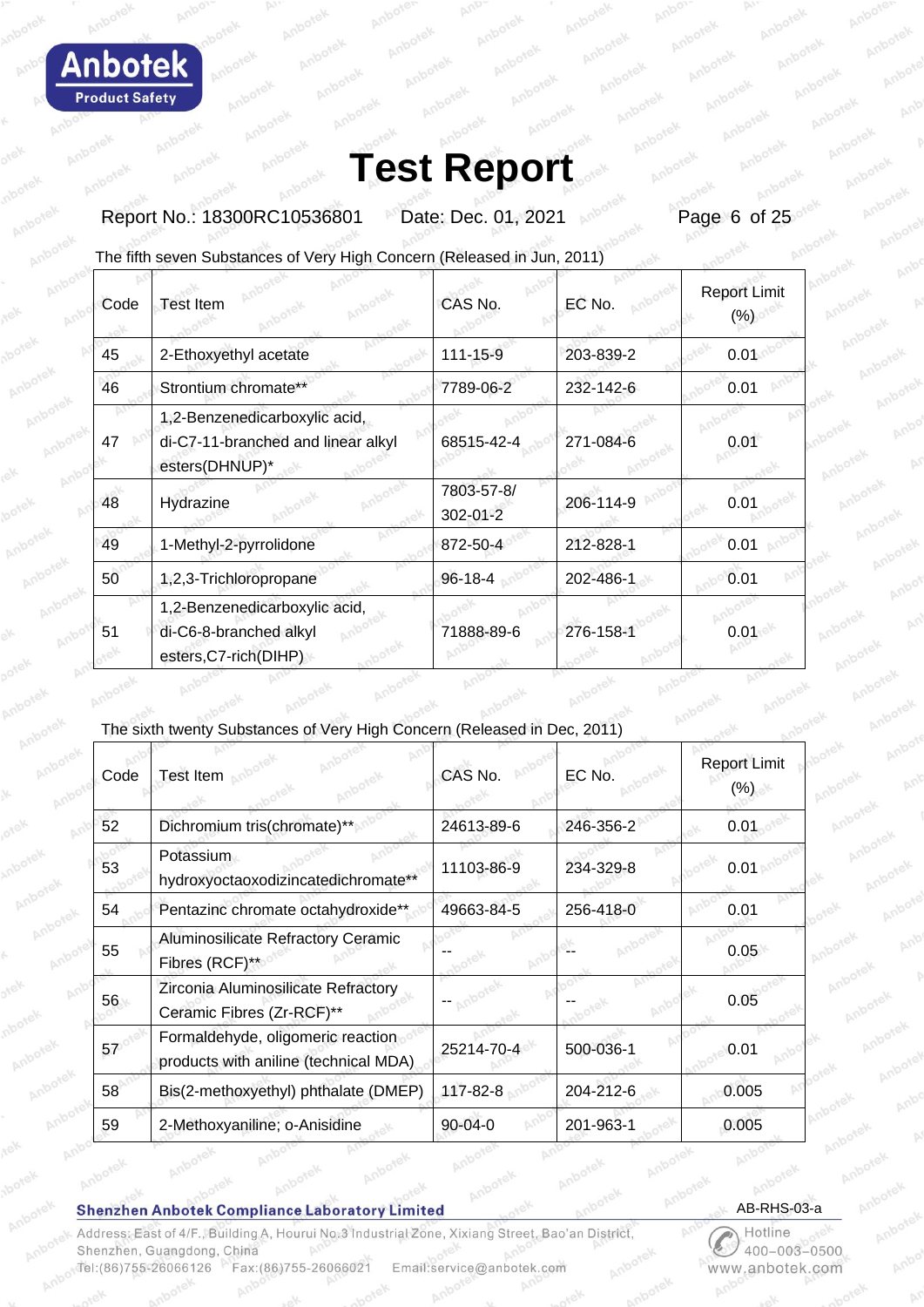Report No.: 18300RC10536801 Date: Dec. 01, 2021 Page 7 of 25

| Code | <b>Test Item</b>                                            | CAS No.    | EC No.    | <b>Report Limit</b><br>(%) |
|------|-------------------------------------------------------------|------------|-----------|----------------------------|
| 60   | 4-(1,1,3,3-tetramethylbutyl)phenol,<br>(4-tert-Octylphenol) | 140-66-9   | 205-426-2 | 0.005                      |
| 61   | 1,2-Dichloroethane                                          | 107-06-2   | 203-458-1 | 0.005                      |
| 62   | Bis(2-methoxyethyl) ether                                   | 111-96-6   | 203-924-4 | 0.005                      |
| 63   | Arsenic acid**                                              | 7778-39-4  | 231-901-9 | 0.01                       |
| 64   | Calcium arsenate**                                          | 7778-44-1  | 231-904-5 | 0.01                       |
| 65   | Trilead diarsenate**                                        | 3687-31-8  | 222-979-5 | 0.01                       |
| 66   | N,N-dimethylacetamide (DMAC)                                | 127-19-5   | 204-826-4 | 0.005                      |
| 67   | 2,2'-dichloro-4,4'-methylenedianiline<br>(MOCA)             | 101-14-4   | 202-918-9 | 0.005                      |
| 68   | Phenolphthalein                                             | 77-09-8    | 201-004-7 | 0.005                      |
| 69   | Lead diazide Lead azide **                                  | 13424-46-9 | 236-542-1 | 0.01                       |
| 70   | Lead styphnate**                                            | 15245-44-0 | 239-290-0 | 0.01                       |
| 71   | Lead dipicrate**                                            | 6477-64-1  | 229-335-2 | 0.01                       |
|      |                                                             |            |           |                            |

The seventh thirteen Substances of Very High Concern (Released in Jun, 2012)

| Code | <b>Test Item</b>                                                                       | CAS No.    | EC No.    | <b>Report Limit</b><br>(% ) |
|------|----------------------------------------------------------------------------------------|------------|-----------|-----------------------------|
| 72   | 1,2-bis(2-methoxyethoxy)ethane(TEG<br>DME; triglyme)                                   | 112-49-2   | 203-977-3 | 0.01                        |
| 73   | 1,2-dimethoxyethane; ethylene glycol<br>dimethyl ether (EGDME)                         | 110-71-4   | 203-794-9 | 0.01                        |
| 74   | Diboron trioxide**                                                                     | 1303-86-2  | 215-125-8 | 0.01                        |
| 75   | Formamide                                                                              | 75-12-7    | 200-842-0 | 0.01                        |
| 76   | Lead(II) bis(methanesulfonate) **                                                      | 17570-76-2 | 401-750-5 | 0.01                        |
| 77   | <b>TGIC</b><br>(1,3,5-tris(oxiranylmethyl)-1,3,5-triazin<br>e- 2,4,6(1H,3H,5H)-trione) | 2451-62-9  | 219-514-3 | 0.01                        |

### **Shenzhen Anbotek Compliance Laboratory Limited**

Address: East of 4/F., Building A, Hourui No.3 Industrial Zone, Xixiang Street, Bao'an District, Shenzhen, Guangdong, China Tel:(86)755-26066126 Fax:(86)755-26066021 Email:service@anbotek.com

AB-RHS-03-a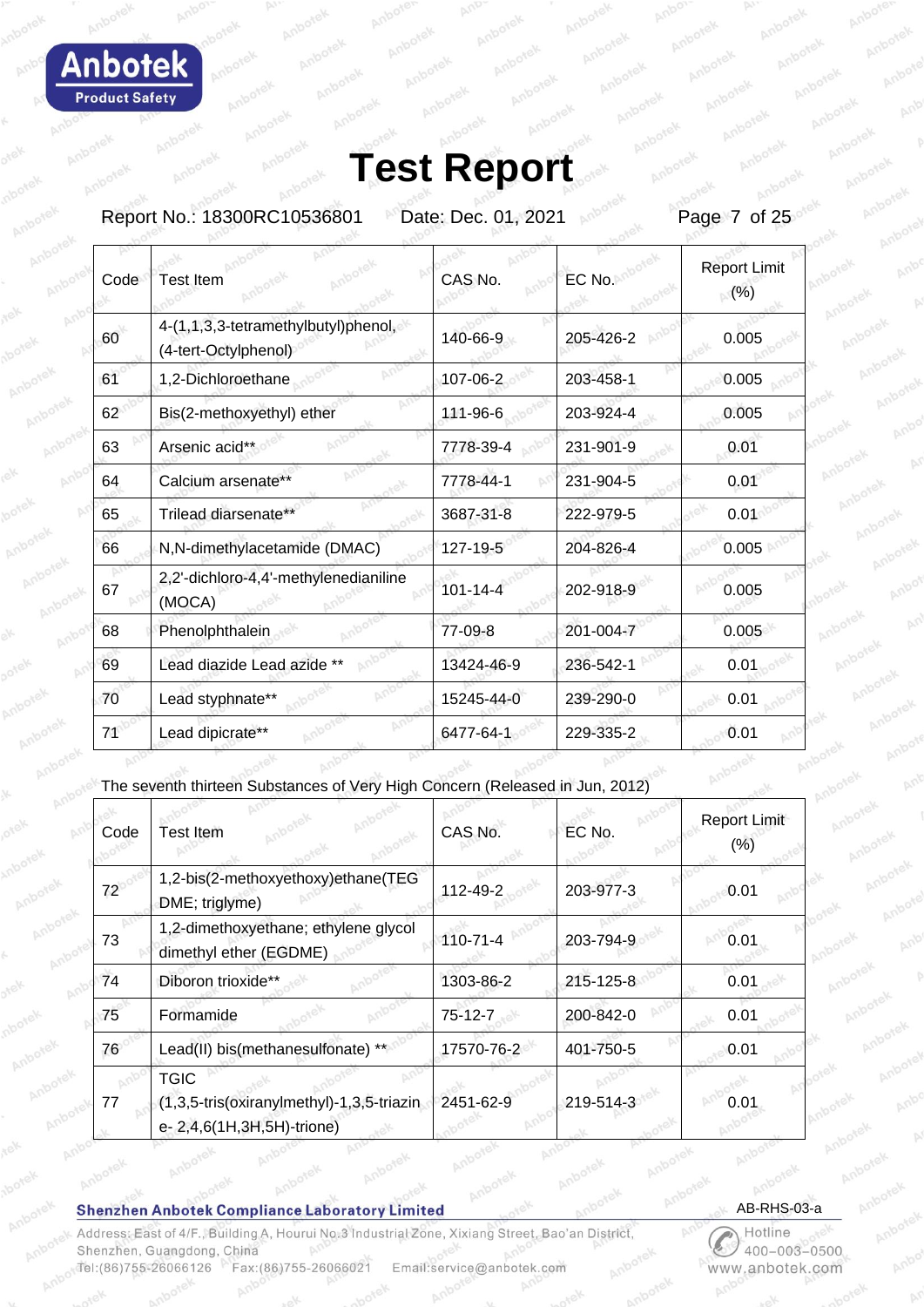Δ h  $\Omega$ **Product Safety** 

## **Test Report**

Report No.: 18300RC10536801 Date: Dec. 01, 2021 Page 8 of 25

|    | Code       | <b>Test Item</b>                                                                                                                                         | CAS No.        | EC No.    | <b>Report Limit</b><br>(% ) |
|----|------------|----------------------------------------------------------------------------------------------------------------------------------------------------------|----------------|-----------|-----------------------------|
| 78 |            | $\beta$ -TGIC (1,3,5-tris[(2S and<br>2R)-2,3-epoxypropyl]-<br>1,3,5-triazine-2,4,6-(1H,3H,5H)-trione)                                                    | 59653-74-6     | 423-400-0 | 0.0                         |
| 79 |            | 4,4'-bis(dimethylamino)<br>benzophenone<br>(Michler's ketone)                                                                                            | 90-94-8        | 202-027-5 | 0.01                        |
| 80 |            | N,N,N',N'-tetramethyl-4,4'-methylenedi<br>aniline (Michler's base)                                                                                       | $101 - 61 - 1$ | 202-959-2 | 0.01                        |
| 81 |            | [4-[4,4'-bis(dimethylamino)<br>benzhydrylidene] cyclohexa-<br>2,5-dien-1-ylidene]dimethylammonium<br>chloride (C.I. Basic Violet 3)                      | 548-62-9       | 208-953-6 | 0.01                        |
| 82 |            | [4-[[4-anilino-1-naphthyl][4-(dimethyla<br>mino)phenyl]<br>methylene]cyclohexa-2,5-dien-1-ylide<br>ne] dimethylammonium chloride (C.I.<br>Basic Blue 26) | 2580-56-5      | 219-943-6 | 0.01                        |
| 83 |            | α, α-Bis[4-(dimethylamino)phenyl]-4<br>(phenylamino)<br>naphthalene-1-methanol (C.I. Solvent<br>Blue 4)                                                  | 6786-83-0      | 229-851-8 | 0.01                        |
|    | $84^\circ$ | 4,4'-bis(dimethylamino)-4"-(methylami<br>no)trityl alcohol                                                                                               | $561 - 41 - 1$ | 209-218-2 | 0.01                        |

## **Shenzhen Anbotek Compliance Laboratory Limited**

Ano

Address: East of 4/F., Building A, Hourui No.3 Industrial Zone, Xixiang Street, Bao'an District, Shenzhen, Guangdong, China Tel:(86)755-26066126 Fax:(86)755-26066021 Email:service@anbotek.com

 $p_{\rm s}$ 

AB-RHS-03-a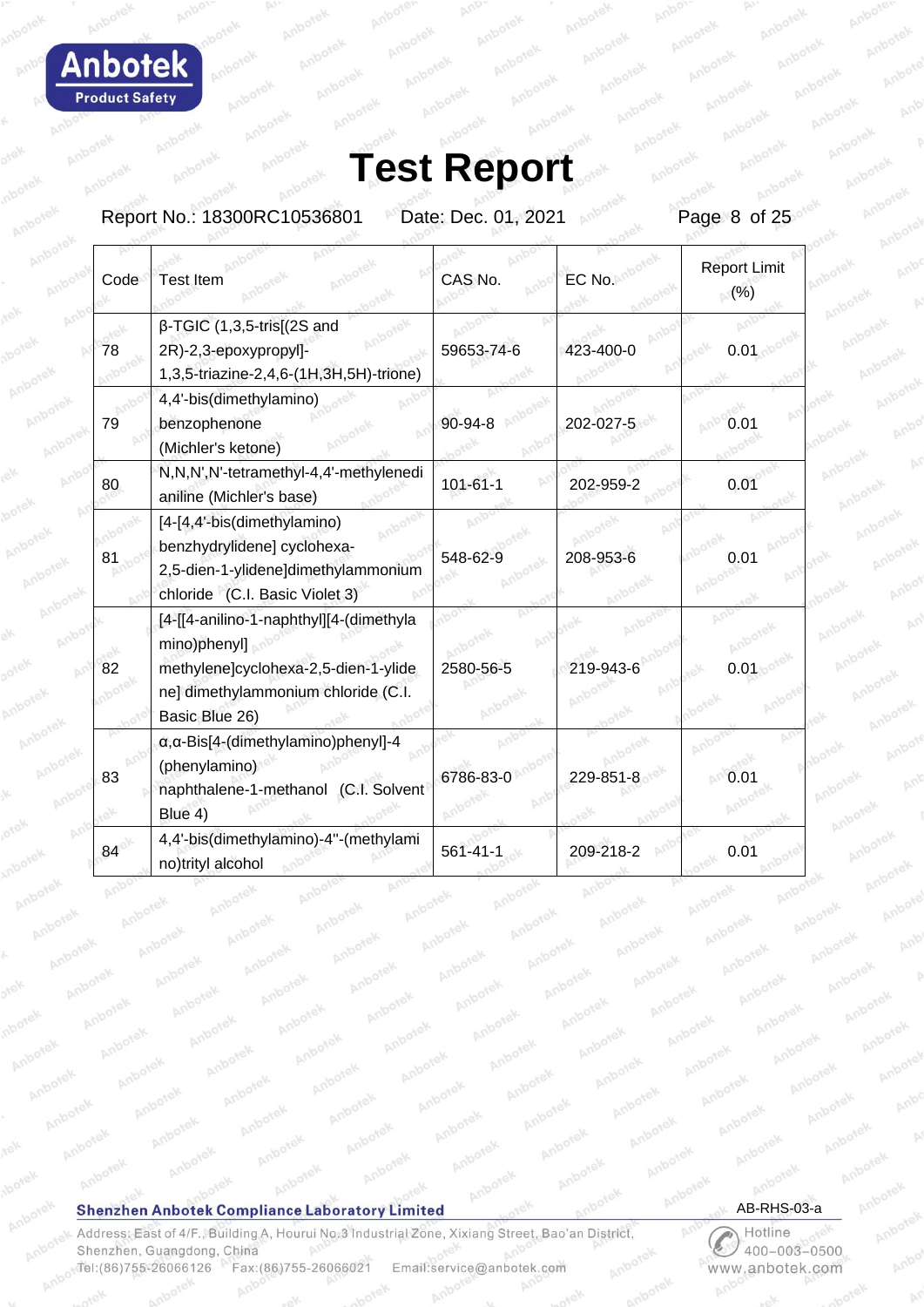ho **Product Safety** 

# **Test Report**

Report No.: 18300RC10536801 Date: Dec. 01, 2021 Page 9 of 25

The eighth fifty-four Substances of Very High Concern (Released in Dec, 2012)

| Code | Anbotek<br><b>Test Item</b>                                                                                                             | CAS No.                             | EC No.                              | <b>Report Limit</b><br>(%) |
|------|-----------------------------------------------------------------------------------------------------------------------------------------|-------------------------------------|-------------------------------------|----------------------------|
| 85   | Bis(pentabromophenyl) ether<br>(DecaBDE)                                                                                                | 1163-19-5                           | 214-604-9                           | 0.05                       |
| 86   | Pentacosafluorotridecanoic acid                                                                                                         | 72629-94-8                          | 276-745-2                           | 0.05                       |
| 87   | Tricosafluorododecanoic acid                                                                                                            | 307-55-1                            | 206-203-2                           | 0.05                       |
| 88   | Henicosafluoroundecanoic acid                                                                                                           | 2058-94-8                           | 218-165-4                           | 0.05                       |
| 89   | Heptacosafluorotetradecanoic acid                                                                                                       | 376-06-7                            | 206-803-4                           | 0.05                       |
| 90   | 4-(1,1,3,3-tetramethylbutyl)phenol,<br>ethoxylated -covering well-defined<br>substances and UVCB substances,<br>polymers and homologues |                                     |                                     | 0.05                       |
| tex  | 4-Nonylphenol, branched and linear -<br>substances with a linear and/or<br>branched<br>alkyl chain with a carbon number of 9            |                                     | Anb                                 | <b>hotek</b>               |
| 91   | covalently bound in position 4 to<br>phenol,                                                                                            |                                     |                                     | Anbc<br>0.05               |
|      | covering also UVCB- and well-defined<br>substances which include any of the<br>individual isomers or a combination<br>thereof           | Anbotek                             | Anjo                                |                            |
| 92   | Diazene-1,2-dicarboxamide<br>(C,C'-azodi(formamide))                                                                                    | 123-77-3                            | 204-650-8                           | 0.05                       |
| 93   | Cyclohexane-1,2-dicarboxylic<br>anhydride<br>(Hexahydrophthalic anhydride<br>HHPA)                                                      | 85-42-7<br>13149-00-3<br>14166-21-3 | 201-604-9<br>236-086-3<br>238-009-9 | 0.05                       |

### **Shenzhen Anbotek Compliance Laboratory Limited**

Address: East of 4/F., Building A, Hourui No.3 Industrial Zone, Xixiang Street, Bao'an District, Shenzhen, Guangdong, China Tel:(86)755-26066126 Fax:(86)755-26066021 Email:service@anbotek.com

AB-RHS-03-a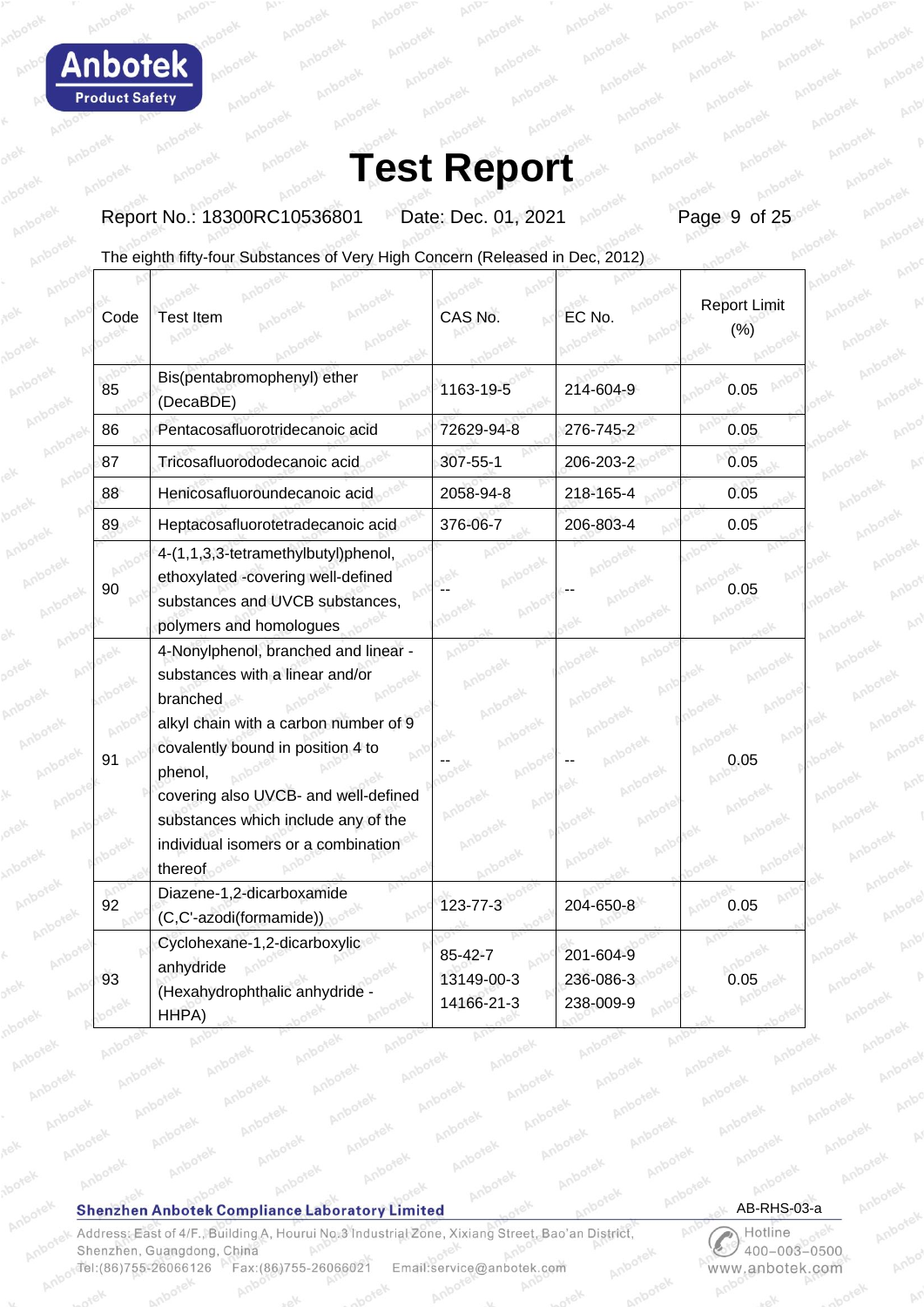hol **Product Safety** 

# **Test Report**

Report No.: 18300RC10536801 Date: Dec. 01, 2021 Page 10 of 25

| Code | <b>Test Item</b>                                                            | CAS No.                                  | EC No.                                | <b>Report Limit</b><br>(%) |
|------|-----------------------------------------------------------------------------|------------------------------------------|---------------------------------------|----------------------------|
|      |                                                                             |                                          |                                       |                            |
|      | Hexahydromethylphathalic anhy,<br>Hexahydro-4-methylphathalic<br>anhydride, | 25550-51-0,                              | 247-094-1,                            |                            |
| 94   | Hexahydro-1-methylphathalic<br>anhydride,<br>Hexahydro-3-methylphathalic    | 19438-60-9,<br>48122-14-1,<br>57110-29-9 | 243-072-0,<br>256-356-4,<br>260-566-1 | 0.05                       |
|      | anhydride                                                                   |                                          |                                       |                            |
| 95   | Methoxy acetic acid                                                         | 625-45-6                                 | 210-894-6                             | 0.05                       |
| 96   | 1,2-Benzenedicarboxylic acid,<br>dipentylester,<br>branched and linear      | 84777-06-0                               | 284-032-2                             | 0.05                       |
| 97   | Diisopentylphthalate (DIPP)                                                 | 605-50-5                                 | 210-088-4                             | 0.05 <sup>°</sup>          |
| 98   | N-pentyl-isopentylphtalate                                                  | 776297-69-9                              |                                       | 0.05                       |
| 99   | 1,2-Diethoxyethane                                                          | 629-14-1                                 | 211-076-1                             | 0.05                       |
| 100  | N,N-dimethylformamide                                                       | 68-12-2                                  | 200-679-5                             | 0.05                       |
| 101  | Dibutyltin dichloride (DBTC)                                                | 683-18-1                                 | 211-670-0                             | 0.05                       |
| 102  | Acetic acid, lead salt, basic**                                             | 51404-69-4                               | 257-175-3                             | 0.01                       |
| 103  | Basic lead carbonate (trilead<br>bis(carbonate)dihydroxide) **              | 1319-46-6                                | 215-290-6                             | 0.01                       |
| 104  | Lead oxide sulfate (basic lead sulfate)                                     | 12036-76-9                               | 234-853-7                             | 0.01                       |
| 105  | [Phthalato(2-)]dioxotrilead (dibasic<br>lead phthalate) **                  | 69011-06-9                               | 273-688-5                             | 0.01                       |
| 106  | Dioxobis(stearato)trilead**                                                 | 12578-12-0                               | 235-702-8                             | 0.01                       |
| 107  | Fatty acids, C16-18, lead salts*                                            | 91031-62-8                               | 292-966-7                             | 0.01                       |
| 108  | Lead bis(tetrafluoroborate) **                                              | 13814-96-5                               | 237-486-0                             | 0.01                       |
| 109  | Lead cynamidate**                                                           | 20837-86-9                               | 244-073-9                             | 0.01                       |
| 110  | Lead dinitrate**                                                            | 10099-74-8                               | 233-245-9                             | 0.01                       |
| 111  | Lead oxide (lead monoxide) **                                               | 1317-36-8                                | 215-267-0                             | 0.01                       |
| 112  | Lead tetroxide (orange lead) **                                             | 1314-41-6                                | 215-235-6                             | 0.01                       |

### **Shenzhen Anbotek Compliance Laboratory Limited**

Address: East of 4/F., Building A, Hourui No.3 Industrial Zone, Xixiang Street, Bao'an District, Shenzhen, Guangdong, China Tel:(86)755-26066126 Fax: (86) 755-26066021 Email:service@anbotek.com

AB-RHS-03-a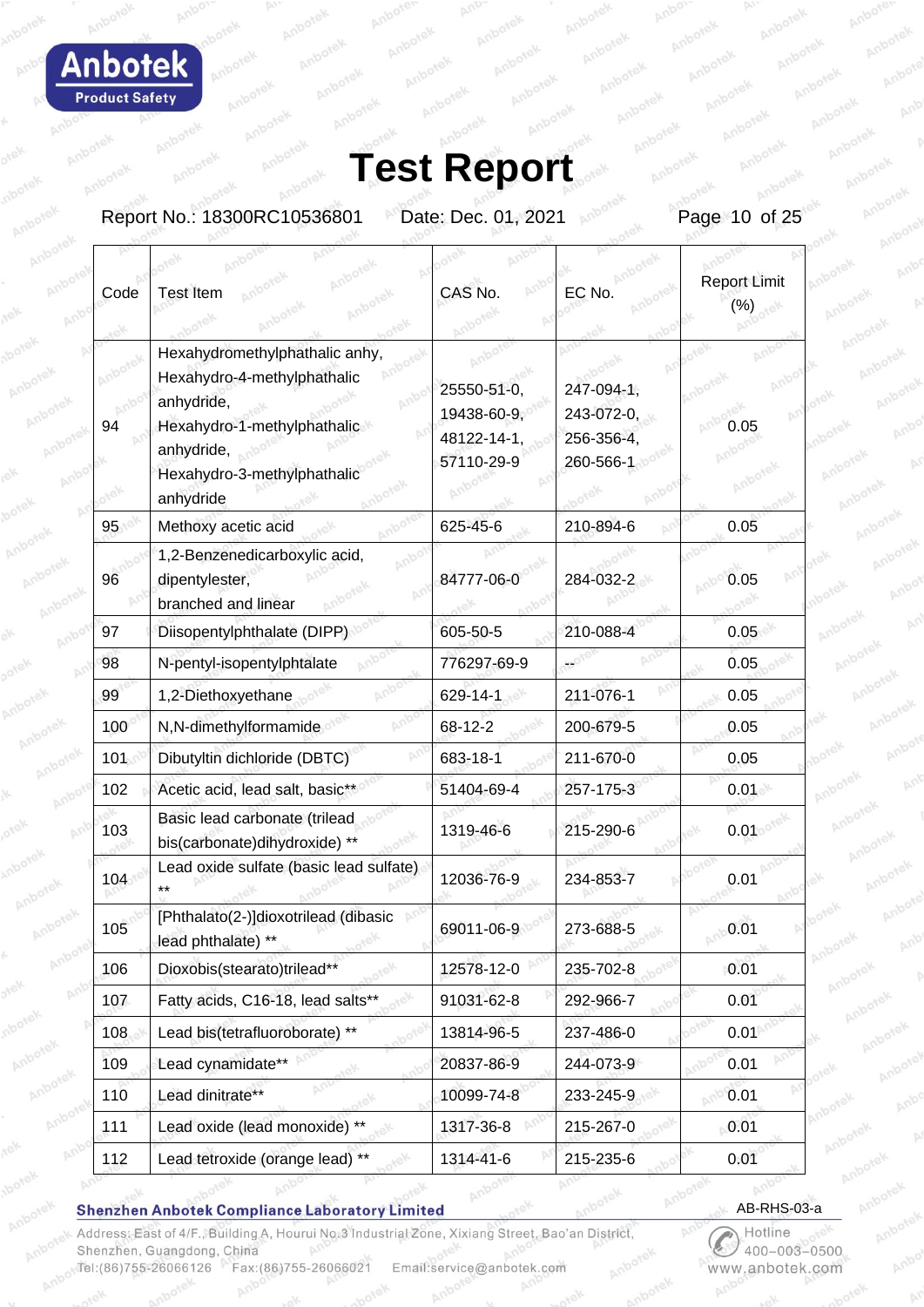bo· **Product Safety** 

# **Test Report**

Report No.: 18300RC10536801 Date: Dec. 01, 2021 Page 11 of 25

| Code | <b>Test Item</b>                                        | CAS No.                     | EC No.    | <b>Report Limit</b><br>$(\% )$ |
|------|---------------------------------------------------------|-----------------------------|-----------|--------------------------------|
| 113  | Lead titanium trioxide**                                | 12060-00-3                  | 235-038-9 | 0.01                           |
| 114  | Lead Titanium Zirconium Oxide**                         | 12626-81-2                  | 235-727-4 | 0.01                           |
| 115  | Pentalead tetraoxide sulphate**                         | 12065-90-6                  | 235-067-7 | 0.01                           |
| 116  | Pyrochlore, antimony lead yellow**                      | 8012 - 00-8                 | 232-382-1 | 0.01                           |
| 117  | Silicic acid, barium salt, lead-doped**                 | 68784-75-8                  | 272-271-5 | 0.01                           |
| 118  | Silicic acid, lead salt**                               | 11120-22-2                  | 234-363-3 | 0.01                           |
| 119  | Sulfurous acid, lead salt, dibasic**                    | 62229-08-7                  | 263-467-1 | 0.01                           |
| 120  | Tetraethyllead**                                        | 78-00-2                     | 201-075-4 | 0.01                           |
| 121  | Tetralead trioxide sulphate**                           | 12202-17-4                  | 235-380-9 | 0.01                           |
| 122  | Trilead dioxide phosphonate**                           | 12141-20-7                  | 235-252-2 | 0.01                           |
| 123  | Furan,                                                  | 110-00-9                    | 203-727-3 | 0.05                           |
| 124  | Propylene oxide; 1,2-epoxypropane;<br>methyloxirane     | 75-56-9                     | 200-879-2 | 0.05                           |
| 125  | Diethyl sulphate                                        | 64-67-5                     | 200-589-6 | 0.05                           |
| 126  | Dimethyl sulphate                                       | $77 - 78 - 1$               | 201-058-1 | $0.05 +$                       |
| 127  | 3-ethyl-2-methyl-2-(3-methylbutyl)-1,3-<br>oxaz olidine | 143860-04-2                 | 421-150-7 | $0.05 -$                       |
| 128  | Dinoseb                                                 | 88-85-7                     | 201-861-7 | 0.05                           |
| 129  | 4,4'-methylenedi-o-toluidine                            | 838-88-0                    | 212-658-8 | 0.05                           |
| 130  | 4,4'-oxydianiline and its salts                         | 101-80-4                    | 202-977-0 | 0.05                           |
| 131  | 4-Aminoazobenzene;<br>4-Phenylazoaniline                | 60-09-3                     | 200-453-6 | 0.05                           |
| 132  | 4-methyl-m-phenylenediamine<br>(2,4-toluene-diamine)    | 95-80-7                     | 202-453-1 | 0.05                           |
| 133  | 6-methoxy-m-toluidine (p-cresidine)                     | 120-71-8                    | 204-419-1 | 0.05                           |
| 134  | Biphenyl-4-ylamine                                      | $92 - 67 - 1$               | 202-177-1 | 0.05                           |
| 135  | o-aminoazotoluene                                       | 97-56-3<br>bi <sub>tr</sub> | 202-591-2 | 0.05                           |
| 136  | o-Toluidine; 2-Aminotoluene                             | 95-53-4                     | 202-429-0 | 0.05                           |

### **Shenzhen Anbotek Compliance Laboratory Limited**

Address: East of 4/F., Building A, Hourui No.3 Industrial Zone, Xixiang Street, Bao'an District, Shenzhen, Guangdong, China Tel:(86)755-26066126 Fax:(86)755-26066021 Email:service@anbotek.com

AB-RHS-03-a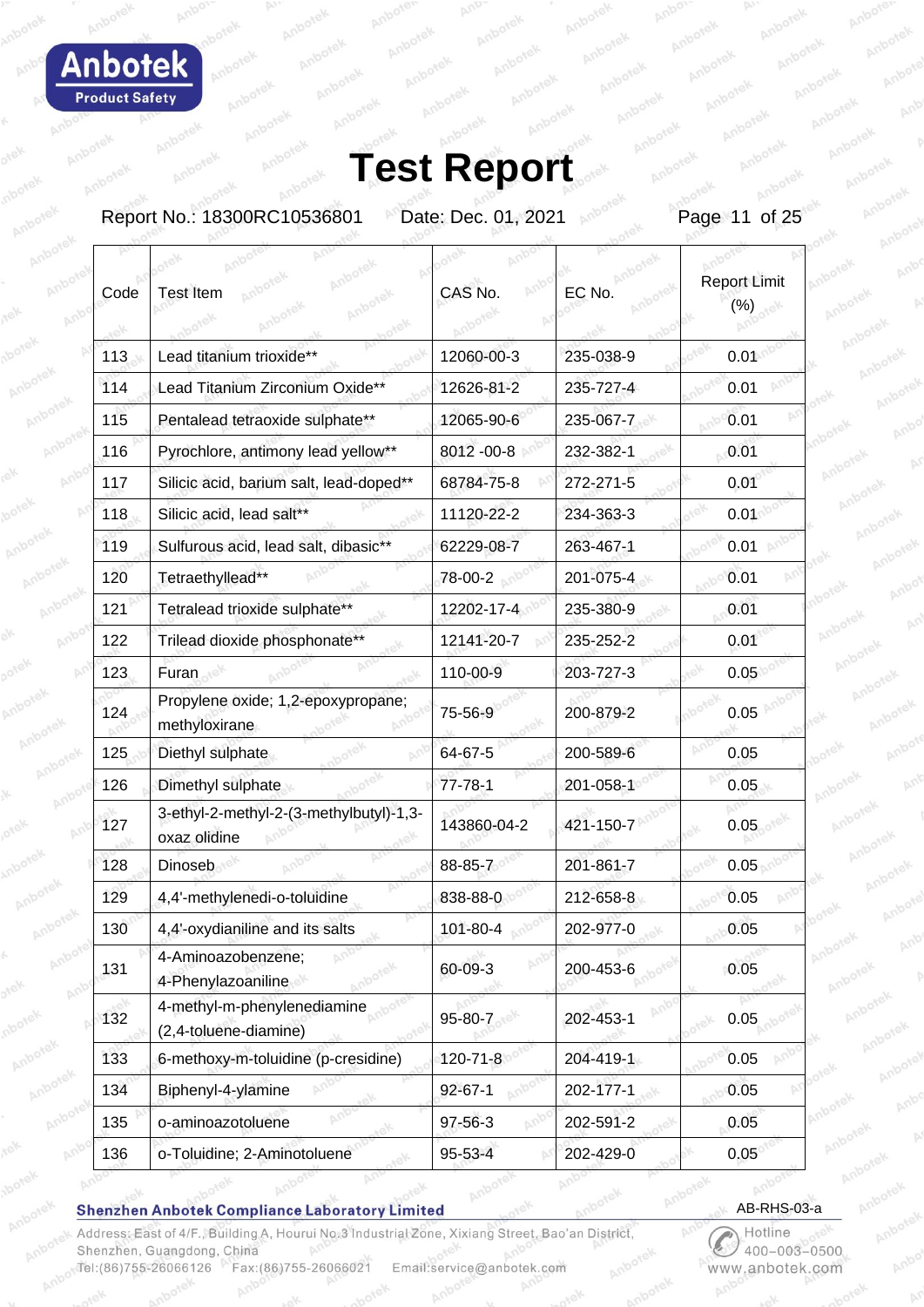Report No.: 18300RC10536801 Date: Dec. 01, 2021 Page 12 of 25

| Code | est Item                         | CAS No.  | EC No.    | <b>Report Limit</b><br>(%) |
|------|----------------------------------|----------|-----------|----------------------------|
| 137  | N-methylacetamide                | 79-16-3  | 201-182-6 | 0.05                       |
| 138  | 1-bromopropane; n-propyl bromide | 106-94-5 | 203-445-0 | 0.05                       |

## The ninth six Substances of Very High Concern (Released in Jun, 2013)

| Code | <b>Test Item</b>                                                                                                                                                                                                                                                                | CAS No.   | EC No.    | <b>Report Limit</b> |
|------|---------------------------------------------------------------------------------------------------------------------------------------------------------------------------------------------------------------------------------------------------------------------------------|-----------|-----------|---------------------|
| 139  | Cadmium **                                                                                                                                                                                                                                                                      | 7440-43-9 | 231-152-8 | 0.01                |
| 140  | Cadmium oxide **                                                                                                                                                                                                                                                                | 1306-19-0 | 215-146-2 | 0.01                |
| 141  | Dipentyl phthalate (DPP)                                                                                                                                                                                                                                                        | 131-18-0  | 205-017-9 | 0.01                |
| 142  | 4-Nonylphenol, branched and<br>linear, ethoxylated [substances<br>with a linear and/or branched<br>alkyl chain with a carbon number<br>of 9 covalently bound in position 4<br>to phenol, ethoxylated covering<br>UVCB- and well-defined substances,<br>polymers and homologues] |           |           | 0.05                |
| 143  | Ammonium pentadecafluorooctanoate<br>(APFO)                                                                                                                                                                                                                                     | 3825-26-1 | 223-320-4 | 0.01                |
| 144  | Pentadecafluorooctanoic acid (PFOA)                                                                                                                                                                                                                                             | 335-67-1  | 206-397-9 | 0.01                |

The tenth seven Substances of Very High Concern (Released in Dec, 2013)

| Code | Test Item          | CAS No.   | EC No.    | <b>Report Limit</b><br>$(\% )$ |
|------|--------------------|-----------|-----------|--------------------------------|
| 145  | Cadmium sulphide** | 1306-23-6 | 215-147-8 | 0.01                           |
| 146  | Dihexyl phthalate  | 84-75-3   | 201-559-5 | 0.01                           |
| 147  | C.I. Direct Red 28 | 573-58-0  | 209-358-4 | 0.01                           |

#### **Shenzhen Anbotek Compliance Laboratory Limited**

Address: East of 4/F., Building A, Hourui No.3 Industrial Zone, Xixiang Street, Bao'an District Shenzhen, Guangdong, China Tel:(86)755-26066126 Fax: (86) 755-26066021 Email:service@anbotek.com

AB-RHS-03-a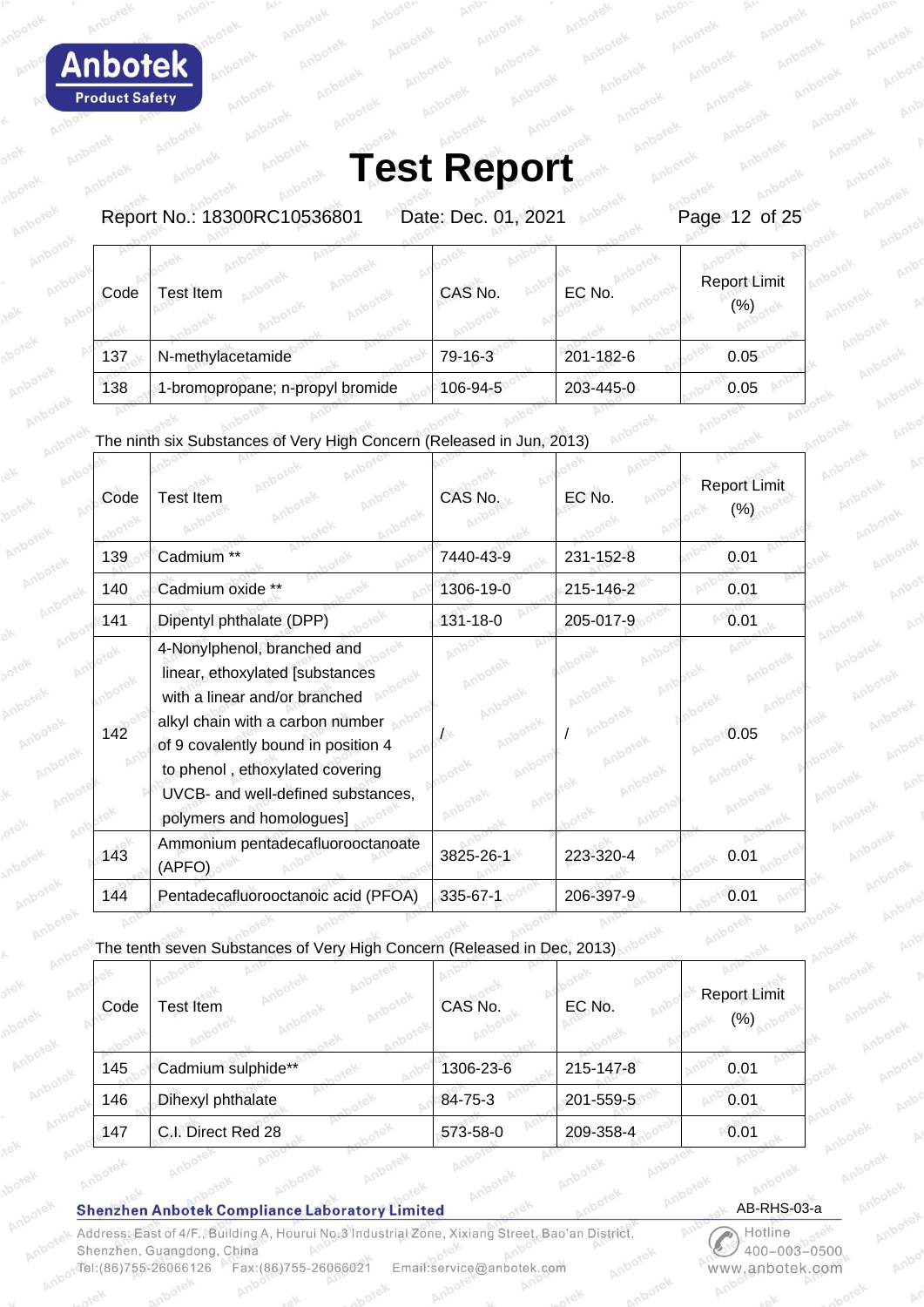Report No.: 18300RC10536801 Date: Dec. 01, 2021 Page 13 of 25

| Code | <b>Test Item</b>      | CAS No.    | EC No.    | Report Limit<br>(%) |
|------|-----------------------|------------|-----------|---------------------|
| 148  | C.I. Direct Black 38  | 1937-37-7  | 217-710-3 | 0.01                |
| 149  | 2-imidazoline-2-thiol | 96-45-7    | 202-506-9 | 0.01                |
| 150  | Lead di(acetate)**    | 301-04-2   | 206-104-4 | 0.01                |
| 151  | Trixylyl phosphate    | 25155-23-1 | 246-677-8 | 0.01                |

The eleventh four Substances of Very High Concern (Released in Jun, 2014)

| Code | <b>Test Item</b>                                                    | CAS No.    | EC No.                  | <b>Report Limit</b><br>(%) |
|------|---------------------------------------------------------------------|------------|-------------------------|----------------------------|
| 152  | 1,2-Benzenedicarboxylic acid, dihexyl<br>ester, branched and linear | 68515-50-4 | 271-093-5               | 0.01                       |
| 153  | Cadmium chloride**                                                  | 10108-64-2 | 233-296-7               | 0.01                       |
| 154  | Sodium perborate; perboric acid,<br>sodium salt**                   |            | 239-172-9;<br>234-390-0 | 0.01                       |
| 155  | Sodium peroxometaborate**                                           | 7632-04-4  | 231-556-4               | 0.01                       |

T

The Twelfth six Substances of Very High Concern (Released in Dec, 2014)

| Code | <b>Test Item</b>                                             | CAS No.                   | EC No.    | <b>Report Limit</b><br>(%) |
|------|--------------------------------------------------------------|---------------------------|-----------|----------------------------|
| 156  | Cadmium fluoride**                                           | 7790-79-6                 | 232-222-0 | 0.01                       |
| 157  | Cadmium sulphate**                                           | 10124-36-4,<br>31119-53-6 | 233-331-6 | 0.01                       |
| 158  | 2-benzotriazol-2-yl-4,6-di-tert-butylphe<br>nol (UV-320)     | 3846-71-7                 | 223-346-6 | 0.05                       |
| 159  | 2-(2H-benzotriazol-2-yl)-4,6-ditertpent<br>ylphenol (UV-328) | 25973-55-1                | 247-284-8 | 0.05                       |

### **Shenzhen Anbotek Compliance Laboratory Limited**

Address: East of 4/F., Building A, Hourui No.3 Industrial Zone, Xixiang Street, Bao'an District Shenzhen, Guangdong, China Tel:(86)755-26066126 Fax:(86)755-26066021 Email:service@anbotek.com

AB-RHS-03-a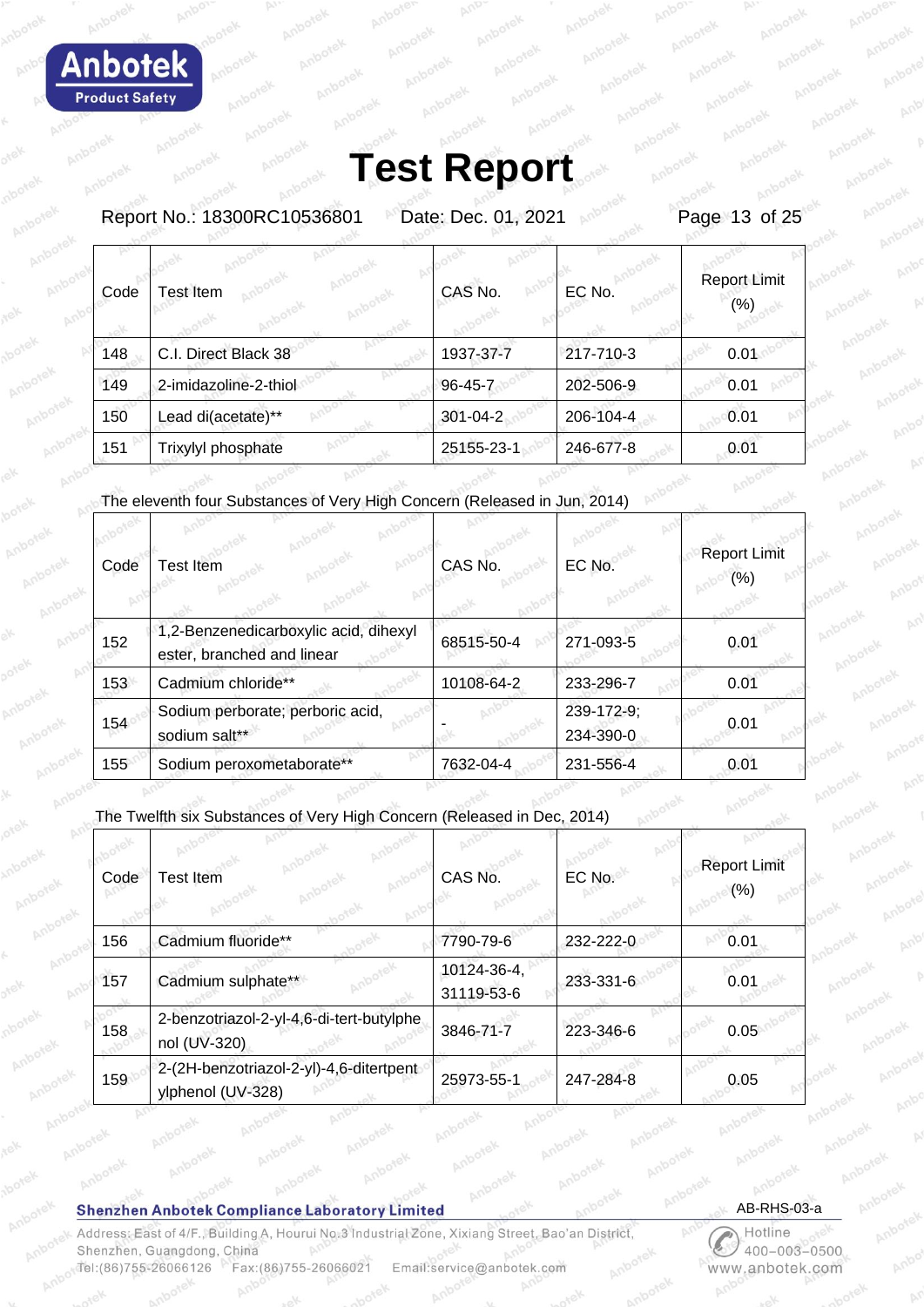hote **Product Safety** 

# **Test Report**

Report No.: 18300RC10536801 Date: Dec. 01, 2021 Page 14 of 25

| Code | <b>Test Item</b>                          | CAS No.    | EC No.    | <b>Report Limit</b> |
|------|-------------------------------------------|------------|-----------|---------------------|
|      |                                           |            |           |                     |
|      | 2-ethylhexyl                              |            |           |                     |
| 160  | 10-ethyl-4,4-dioctyl-7-oxo-8-oxa-3,       | 15571-58-1 | 239-622-4 | 0.0°                |
|      | 5-dithia-4-stannatetradecanoate<br>(DOTE) |            |           |                     |
|      | Reaction mass of 2-ethylhexyl             |            |           |                     |
|      | 10-ethyl-4,4-dioctyl-7-oxo-8-oxa-3,       |            |           |                     |
|      | 5-dithia-4-stannatetradecanoate and       |            |           |                     |
| 161  | 2-ethylhexyl                              |            |           | 0.05                |
|      | 10-ethyl-4-[[2-[(2-ethylhexyl)oxy]-2      |            |           |                     |
|      | -oxoethyl]thio]-4-octyl-7-oxo-8-oxa-      |            |           |                     |
|      | 3,5-dithia-4-stannatetradecanoate         |            |           |                     |
|      | (reaction mass of DOTE and MOTE)          |            |           |                     |

## The Thirteenth two Substances of Very High Concern (Released in Jun, 2015)

| Code | <b>Test Item</b>                         | CAS No.           | EC No.    | <b>Report Limit</b> |
|------|------------------------------------------|-------------------|-----------|---------------------|
| 162  | 1,2-benzenedicarboxylic acid,            | $68515 - 51 - 5,$ | 271-094-0 | 0.05                |
|      | di-C6-10-alkyl esters                    | 68648-93-1        | 272-013-1 |                     |
|      | 5-sec-butyl-2-(2,4-dimethylcyclohex-3-   |                   |           |                     |
|      | en-1-yl)-5-methyl-1,3-dioxane [1],       |                   |           |                     |
|      | 5-sec-butyl-2-(4,6-dimethylcyclohex-3-   |                   |           |                     |
| 163  | en-1-yl)-5-methyl-1,3-dioxane [2]        |                   |           | 0.05                |
|      | [covering any of the individual isomers] |                   |           |                     |
|      | of [1] and [2] or any combination        |                   |           |                     |
|      | thereof]                                 |                   |           |                     |

### The Fourteen five Substances of Very High Concern (Released in Dec, 2015)

| Code | Test Item                                                          | CAS No.   | EC No.    | Report Limit<br>$(\% )$ |
|------|--------------------------------------------------------------------|-----------|-----------|-------------------------|
| 164  | Nitrobenzene                                                       | 98-95-3   | 202-716-0 | 0.05                    |
| 165  | 2,4-di-tert-butyl-6-(5-chlorobenzotriazo<br>I-2-yl)phenol (UV-327) | 3864-99-1 | 223-383-8 | 0.05                    |

### **Shenzhen Anbotek Compliance Laboratory Limited**

Address: East of 4/F., Building A, Hourui No.3 Industrial Zone, Xixiang Street, Bao'an District Shenzhen, Guangdong, China Tel:(86)755-26066126 Fax:(86)755-2606602 Email:service@anbotek.com

AB-RHS-03-a

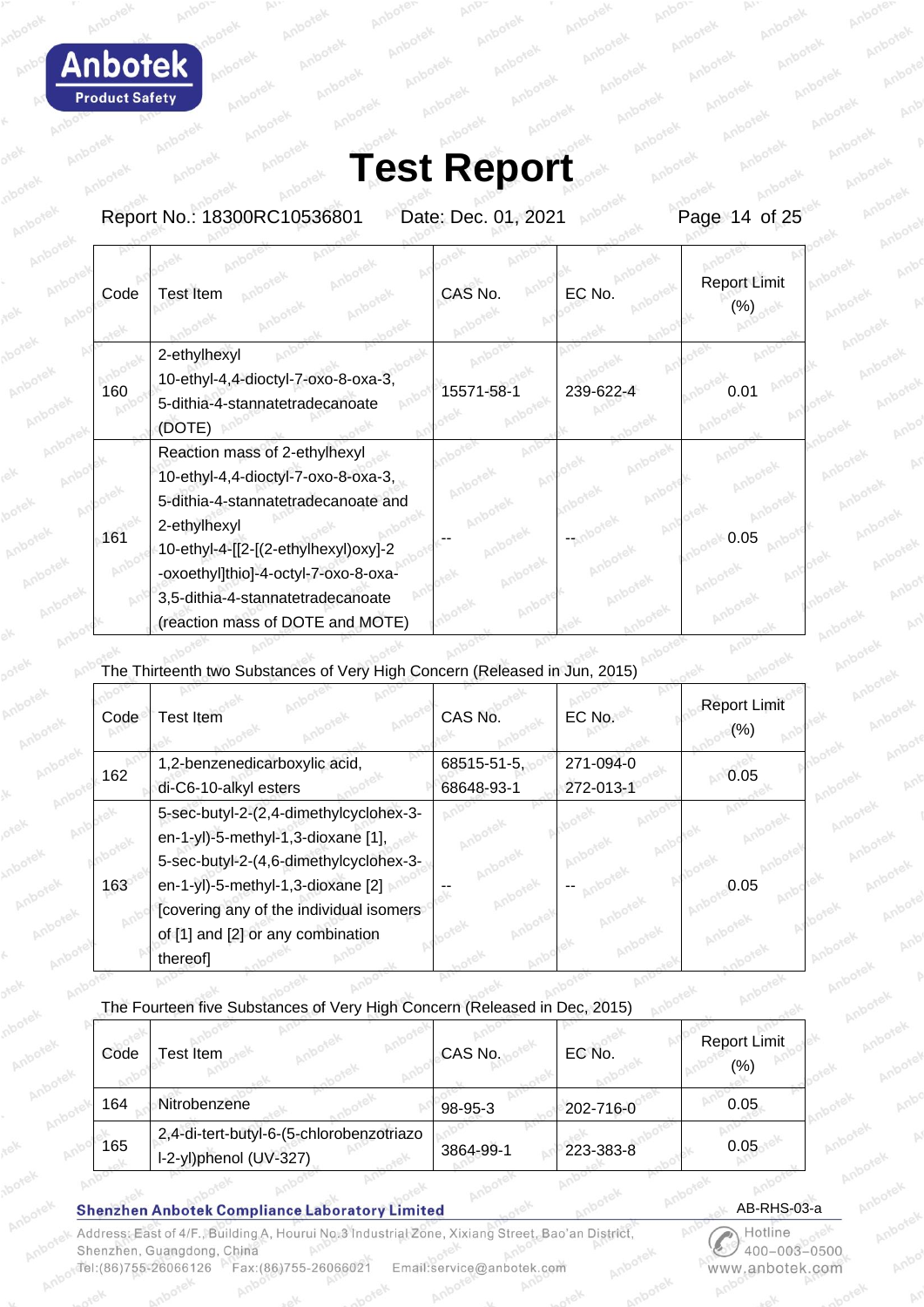Report No.: 18300RC10536801 Date: Dec. 01, 2021 Page 15 of 25

| Code | Test Item                                                                | CAS No.                             | EC No.    | <b>Report Limit</b><br>$(\% )$ |
|------|--------------------------------------------------------------------------|-------------------------------------|-----------|--------------------------------|
| 166  | 2-(2H-benzotriazol-2-yl)-4-(tert-butyl)-<br>6-(sec-butyl)phenol (UV-350) | 36437-37-3                          | 253-037-1 | 0.05                           |
| 167  | 1,3-propanesultone                                                       | 1120-71-4                           | 214-317-9 | 0.05                           |
| 168  | Perfluorononan-1-oic-acid<br>its<br>and<br>sodium and ammonium salts     | 375-95-1<br>21049-39-8<br>4149-60-4 | 206-801-3 | 0.05                           |

### The Fifteen one Substance of Very High Concern (Released in Jun, 2016)

| Code | Test Item                              | CAS No.   | EC No.    | <b>Report Limit</b><br>(%) |
|------|----------------------------------------|-----------|-----------|----------------------------|
| 169  | Benzo[def]chrysene<br>(Benzo[a]pyrene) | $50-32-8$ | 200-028-5 | 0.05                       |

## The Sixteen four Substance of Very High Concern (Released in Jan, 2017)

| Code | <b>Test Item</b>                                                        | CAS No.                            | EC No.                 | <b>Report Limit</b><br>(%) |
|------|-------------------------------------------------------------------------|------------------------------------|------------------------|----------------------------|
| 170  | 4,4'-isopropylidenediphenol (bisphenol<br>A)                            | 80-05-7                            | 201-245-8              | 0.005                      |
| 171  | Nonadecafluorodecanoic acid (PFDA)<br>and its sodium and ammonium salts | 335-76-2<br>3830-45-3<br>3108-42-7 | 206-400-3<br>221-470-5 | 0.005                      |
| 172  | p-(1,1-dimethylpropyl)phenol                                            | 80-46-6                            | 201-280-9              | 0.005                      |
| 173  | 4-heptylphenol, branched and linear<br>$(4-HPbl)$                       |                                    |                        | 0.005                      |

### **Shenzhen Anbotek Compliance Laboratory Limited**

Address: East of 4/F., Building A, Hourui No.3 Industrial Zone, Xixiang Street, Bao'an District Shenzhen, Guangdong, China Tel:(86)755-26066126 Fax:(86)755-26066021 Email:service@anbotek.com

AB-RHS-03-a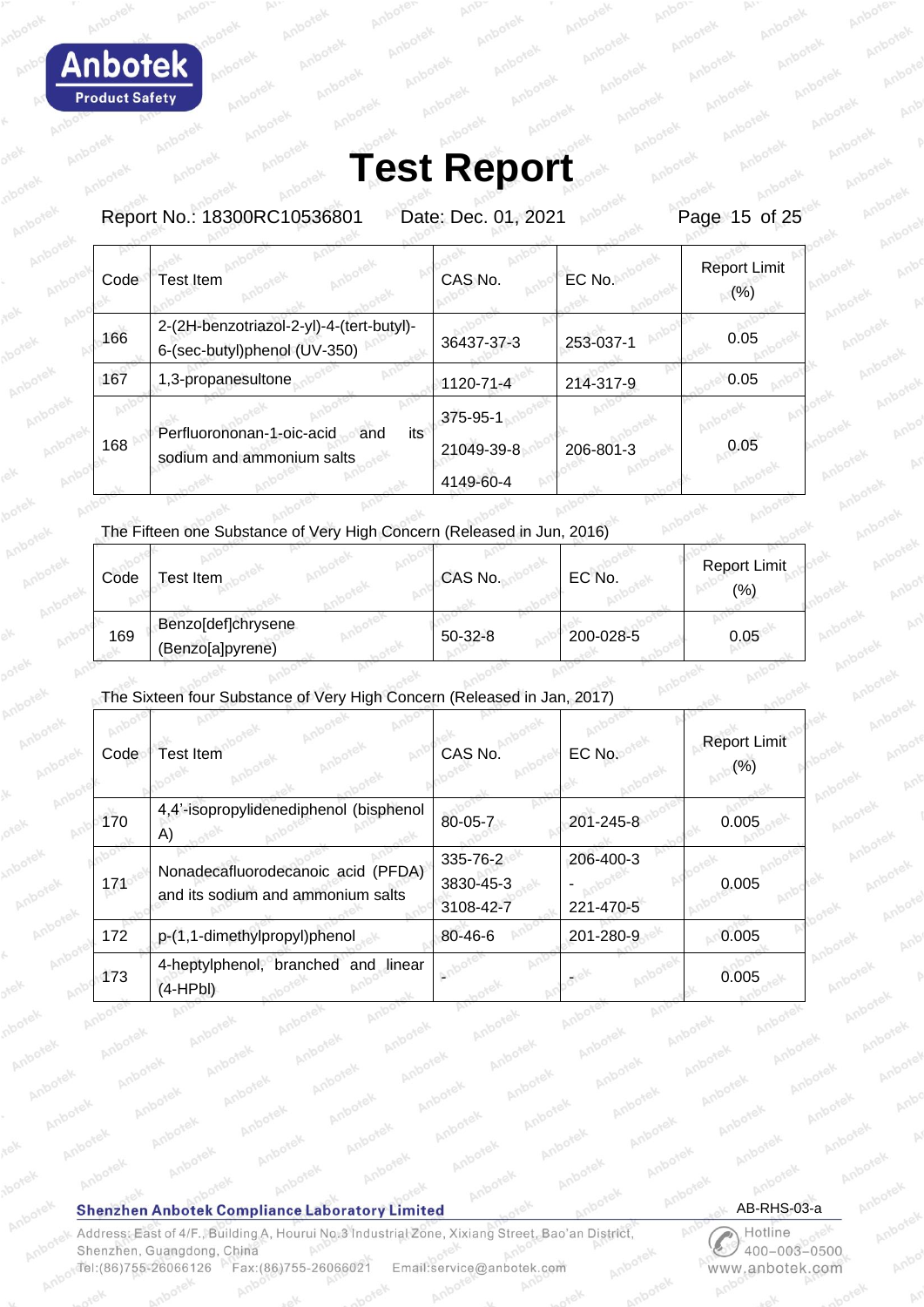Report No.: 18300RC10536801 Date: Dec. 01, 2021 Page 16 of 25

The Seventeen one Substance of Very High Concern (Released in Jul, 2017)

| Code | <b>Test Item</b>                                          | CAS No. | EC No. | <b>Report Limit</b><br>$\frac{1}{2}$ |
|------|-----------------------------------------------------------|---------|--------|--------------------------------------|
| 174  | Perfluorohexane-1-sulphonic acid and its<br>salts (PFHxS) |         |        | 0.005                                |

## The Eighteen seven Substances of Very High Concern (Released in Jan, 2018)

| Code | Test Item                                                                                                                                                                                                                  | CAS No.                      | EC No.    | <b>Report Limit</b><br>(% ) |
|------|----------------------------------------------------------------------------------------------------------------------------------------------------------------------------------------------------------------------------|------------------------------|-----------|-----------------------------|
| 175  | 1,6,7,8,9,14,15,16,17,17,18,18-Dodecac<br>hloropentacyclo[12.2.1.16,9.02,13.05,10<br>Joctadeca-7,15-diene ("Dechlorane<br>Plus"TM) [covering any of its individual<br>anti- and syn-isomers or any<br>combination thereof] |                              |           | 0.005                       |
| 176  | Benz[a]anthracene                                                                                                                                                                                                          | $56 - 55 - 3$ ,<br>1718-53-2 | 200-280-6 | 0.005                       |
| 177  | Cadmium nitrate**                                                                                                                                                                                                          | 10022-68-1,<br>10325-94-7    | 233-710-6 | 0.01                        |
| 178  | Cadmium carbonate**                                                                                                                                                                                                        | 513-78-0                     | 208-168-9 | 0.01                        |
| 179  | Cadmium hydroxide**                                                                                                                                                                                                        | 21041-95-2                   | 244-168-5 | 0.01                        |
| 180  | Chrysene                                                                                                                                                                                                                   | 218-01-9,<br>1719-03-5       | 205-923-4 | 0.005                       |
| 181  | Reaction products of<br>1,3,4-thiadiazolidine-2,5-dithione,<br>formaldehyde and 4-heptylphenol,<br>branched and linear (RP-HP) [with<br>≥0.1% w/w 4-heptylphenol, branched<br>and linear]                                  |                              |           | 0.005                       |

### **Shenzhen Anbotek Compliance Laboratory Limited**

Address: East of 4/F., Building A, Hourui No.3 Industrial Zone, Xixiang Street, Bao'an District, Shenzhen, Guangdong, China Tel:(86)755-26066126 Fax:(86)755-26066021 Email:service@anbotek.com

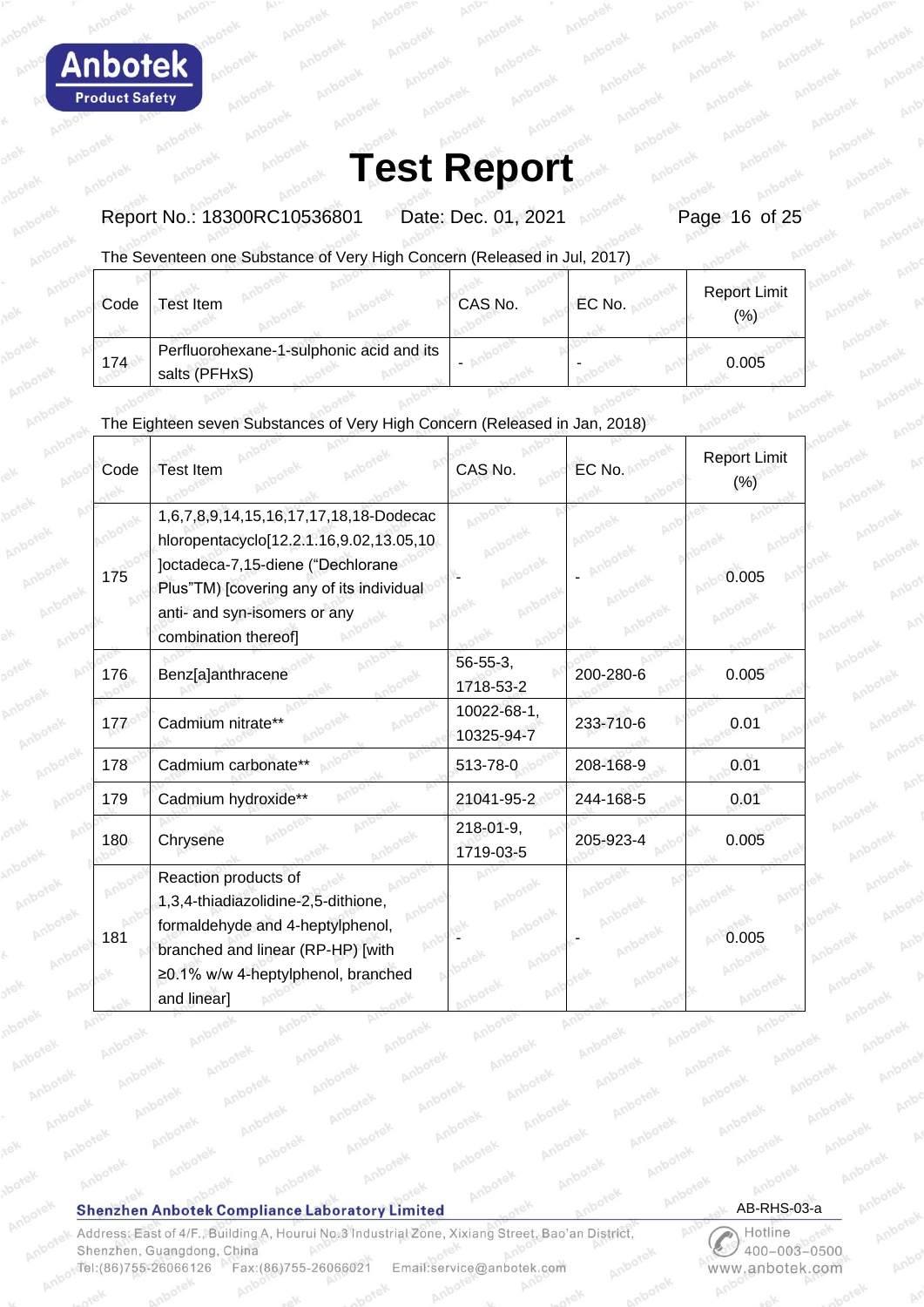Report No.: 18300RC10536801 Date: Dec. 01, 2021 Page 17 of 25

The Nineteen ten Substances of Very High Concern (Released in Jun, 2018)

| Code | <b>Test Item</b>                   | CAS No.        | EC No.    | <b>Report Limit</b><br>(%) |
|------|------------------------------------|----------------|-----------|----------------------------|
| 182  | Octamethylcyclotetrasiloxane (D4)  | 556-67-2       | 209-136-7 | 0.01                       |
| 183  | Decamethylcyclopentasiloxane (D5)  | 541-02-6       | 208-764-9 | 0.01                       |
| 184  | Dodecamethylcyclohexasiloxane (D6) | 540-97-6       | 208-762-8 | 0.01                       |
| 185  | Lead**                             | 7439-92-1      | 231-100-4 | 0.01                       |
| 186  | Disodium octaborate**              | 12008-41-2     | 234-541-0 | 0.01                       |
| 187  | Benzo[ghi]perylene                 | 191-24-2       | 205-883-8 | 0.01                       |
| 188  | Terphenyl hydrogenated             | 61788-32-7     | 262-967-7 | 0.01                       |
| 189  | Ethylenediamine (EDA)              | $107 - 15 - 3$ | 203-468-6 | 0.01                       |
| 190  | Trimellitic anhydride (TMA)        | 552-30-7       | 209-008-0 | 0.01                       |
| 191  | Dicyclohexyl phthalate (DCHP)      | $84 - 61 - 7$  | 201-545-9 | 0.01                       |

## The Twenty six Substances of Very High Concern (Released in Jan, 2019)

| Code | <b>Test Item</b>                                                                                   | CAS No.       | EC No.    | <b>Report Limit</b><br>(%) |
|------|----------------------------------------------------------------------------------------------------|---------------|-----------|----------------------------|
| 192  | Pyrene                                                                                             | 129-00-0      | 204-927-3 | 0.01                       |
| 193  | Phenanthrene                                                                                       | $85 - 01 - 8$ | 201-581-5 | 0.01                       |
| 194  | Fluoranthene                                                                                       | 206-44-0      | 205-912-4 | 0.01                       |
| 195  | Benzo[k]fluoranthene                                                                               | 207-08-9      | 205-916-6 | 0.01                       |
| 196  | 2,2-bis(4'-hydroxyphenyl)-4-methylpen<br>tane (Bisphenol P)                                        | 6807-17-6     | 401-720-1 | 0.01                       |
| 197  | 1,7,7-trimethyl-3-(phenylmethylene)bic<br>yclo[2.2.1]heptan-2-one<br>(3-benzylidene camphor; 3-BC) | 15087-24-8    | 239-139-9 | 0.01                       |

## **Shenzhen Anbotek Compliance Laboratory Limited**

Address: East of 4/F., Building A, Hourui No.3 Industrial Zone, Xixiang Street, Bao'an District, Shenzhen, Guangdong, China Tel:(86)755-26066126 Fax:(86)755-26066021 Email:service@anbotek.com

AB-RHS-03-a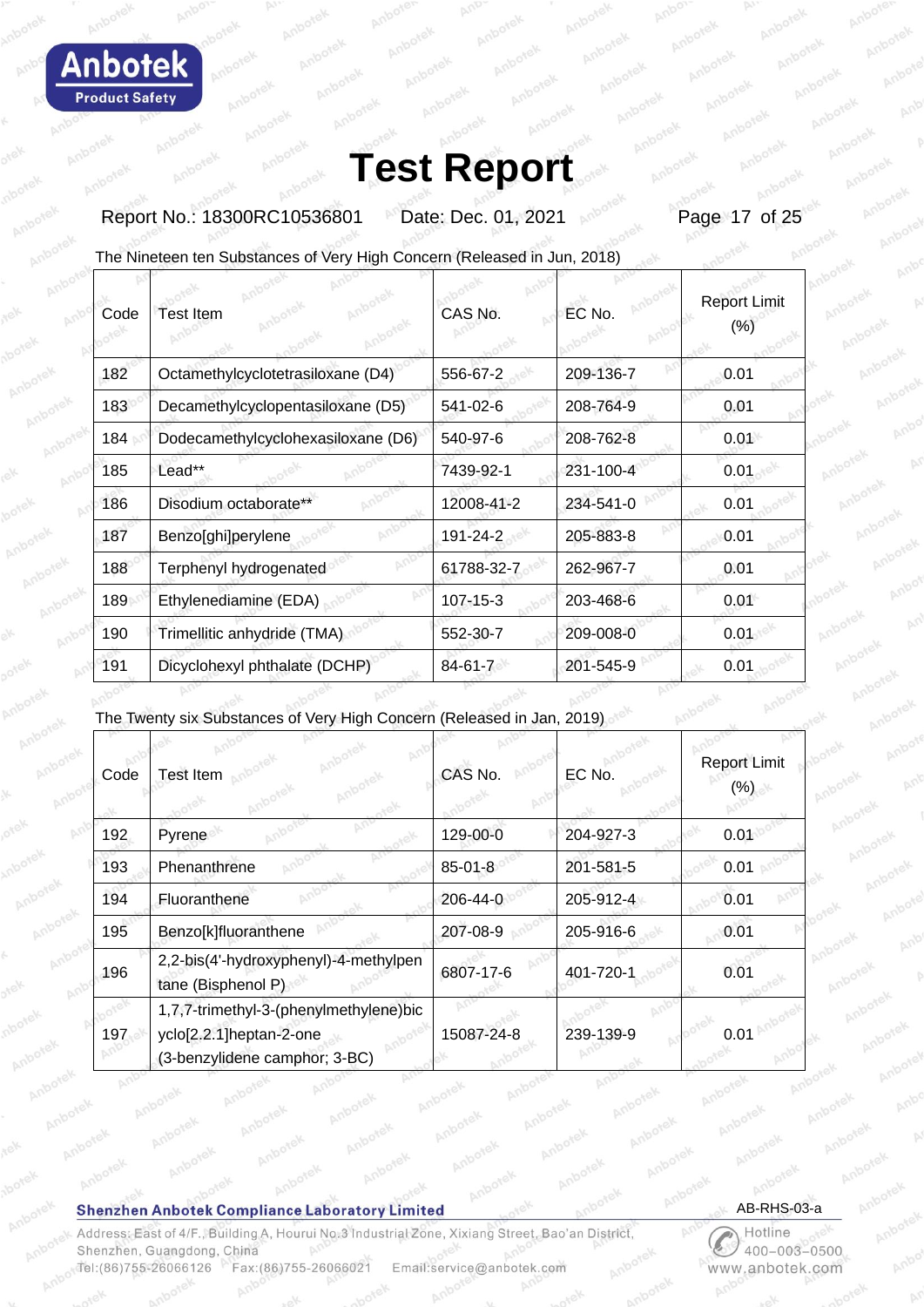

Report No.: 18300RC10536801 Date: Dec. 01, 2021 Page 18 of 25

The Twenty one four Substances of Very High Concern (Released in July, 2019)

| Code | Test Item                                                                                                                                                                  | CAS No.  | EC No.    | <b>Report Limit</b><br>(%) |
|------|----------------------------------------------------------------------------------------------------------------------------------------------------------------------------|----------|-----------|----------------------------|
| 198  | Tris(4-nonylphenyl, branched and<br>linear) phosphite (TNPP) with $\geq 0.1\%$<br>w/w of 4-nonylphenol, branched and<br>linear (4-NP)                                      |          |           | 0.01                       |
| 199  | 4-tert-butylphenol                                                                                                                                                         | 98-54-4  | 202-679-0 | 0.01                       |
| 200  | 2-methoxyethyl acetate                                                                                                                                                     | 110-49-6 | 203-772-9 | 0.01                       |
| 201  | 2,3,3,3-tetrafluoro-2-(heptafluoropropo<br>xy) propionic acid, its salts and its acyl<br>halides<br>(covering any of their individual<br>isomers and combinations thereof) |          |           | u u                        |

The Twenty two four Substances of Very High Concern (Released in Jan, 2020)

| Code | <b>Test Item</b>                                              | CAS No.     | EC No.    | Report Limit<br>(%) |
|------|---------------------------------------------------------------|-------------|-----------|---------------------|
| 202  | 2-benzyl-2-dimethylamino-4'-morpholi<br>nobutyrophenone       | 119313-12-1 | 404-360-3 | 0.01                |
| 203  | 2-methyl-1- (4-methylthiophenyl)-2-<br>morpholinopropan-1-one | 71868-10-5  | 400-600-6 | 0.01                |
| 204  | Diisohexyl phthalate                                          | 71850-09-4  | 276-090-2 | 0.01                |
| 205  | Perfluorobutane sulfonic acid (PFBS)<br>and its salts         |             |           | 0.01                |

### **Shenzhen Anbotek Compliance Laboratory Limited**

Address: East of 4/F., Building A, Hourui No.3 Industrial Zone, Xixiang Street, Bao'an District, Shenzhen, Guangdong, China Tel:(86)755-26066126 Fax: (86) 755-26066021 Email:service@anbotek.com

AB-RHS-03-a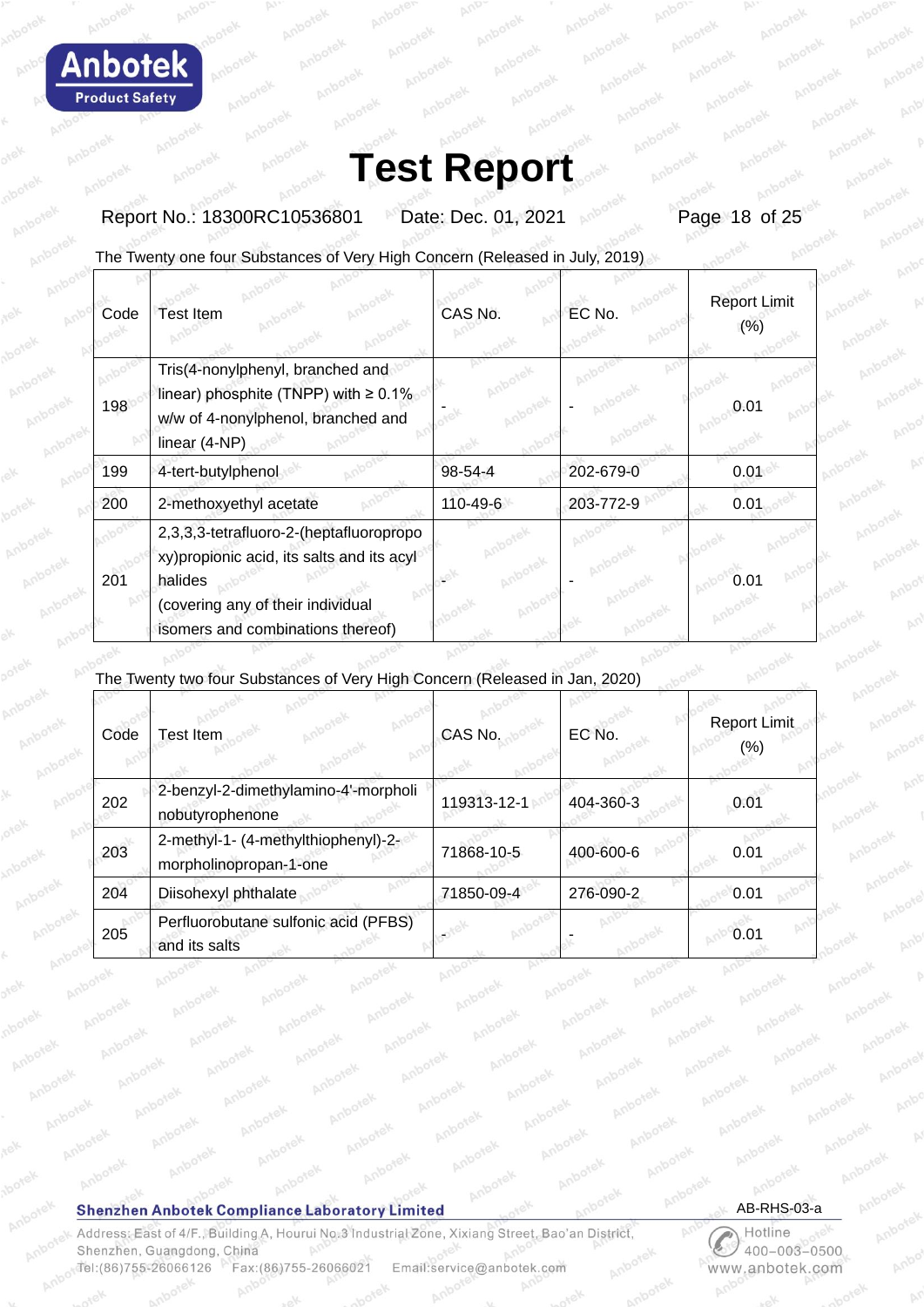Report No.: 18300RC10536801 Date: Dec. 01, 2021 Page 19 of 25

The Twenty three four Substances of Very High Concern (Released in June 2020)

| Code | Test Item                                   | CAS No.    | EC No.    | <b>Report Limit</b><br>(% ) |
|------|---------------------------------------------|------------|-----------|-----------------------------|
| 206  | 1-vinylimidazole                            | 1072-63-5  | 214-012-0 | 0.01                        |
| 207  | 2-methylimidazole                           | 693-98-1   | 211-765-7 | 0.01                        |
| 208  | Butyl 4-hydroxybenzoate                     | 94-26-8    | 202-318-7 | 0.01                        |
| 209  | Dibutylbis(pentane-2,4-dionato-O,O')<br>tin | 22673-19-4 | 245-152-0 | 0.01                        |

The Twenty four two Substances of Very High Concern (Released in Jan. 2021)

| Code | <b>Test Item</b>                                                                                                                                                                                                          | CAS No.  | EC No     | <b>Report Limit</b><br>(%) |
|------|---------------------------------------------------------------------------------------------------------------------------------------------------------------------------------------------------------------------------|----------|-----------|----------------------------|
| 210  | Bis(2-(2-methoxyethoxy)ethyl) ether                                                                                                                                                                                       | 143-24-8 | 205-594-7 | 0.01                       |
| 211  | Dioctyltin dilaurate, stannane, dioctyl-,<br>bis(coco acyloxy) derivs., and any<br>other stannane, dioctyl-, bis(fatty<br>acyloxy) derivs. wherein C12 is the<br>predominant carbon number of the<br>fatty acyloxy moiety |          |           | $0.0^{\circ}$              |

The Twenty five eight Substances of Very High Concern. (Released in July 2021)

| Code | Test Item                                                                                           | CAS No.                  | EC No.    | <b>Report Limit</b><br>(%) |
|------|-----------------------------------------------------------------------------------------------------|--------------------------|-----------|----------------------------|
| 212  | 1,4-dioxane                                                                                         | 123-91-1                 | 204-661-8 | 0.01                       |
|      | 2,2-bis(bromomethyl) propane1,3-diol<br>(BMP)                                                       | 3296-90-0                | 221-967-7 | 0.01                       |
| 213  | 2,2-dimethylpropan-1-ol, tribromo<br>derivative/3-bromo-2,2-bis(bromometh<br>yl)-1-propanol (TBNPA) | 36483-57-5/<br>1522-92-5 | 253-057-0 | 0.01                       |
|      | 2,3-dibromo-1-propanol (2,3-DBPA)                                                                   | $96 - 13 - 9$            | 202-480-9 | 0.01                       |

**Shenzhen Anbotek Compliance Laboratory Limited** 

Address: East of 4/F., Building A, Hourui No.3 Industrial Zone, Xixiang Street, Bao'an District Shenzhen, Guangdong, China Tel:(86)755-26066126 Fax:(86)755-2606602 Email:service@anbotek.com

AB-RHS-03-a

 $003 - 0500$ 400 anbotek.con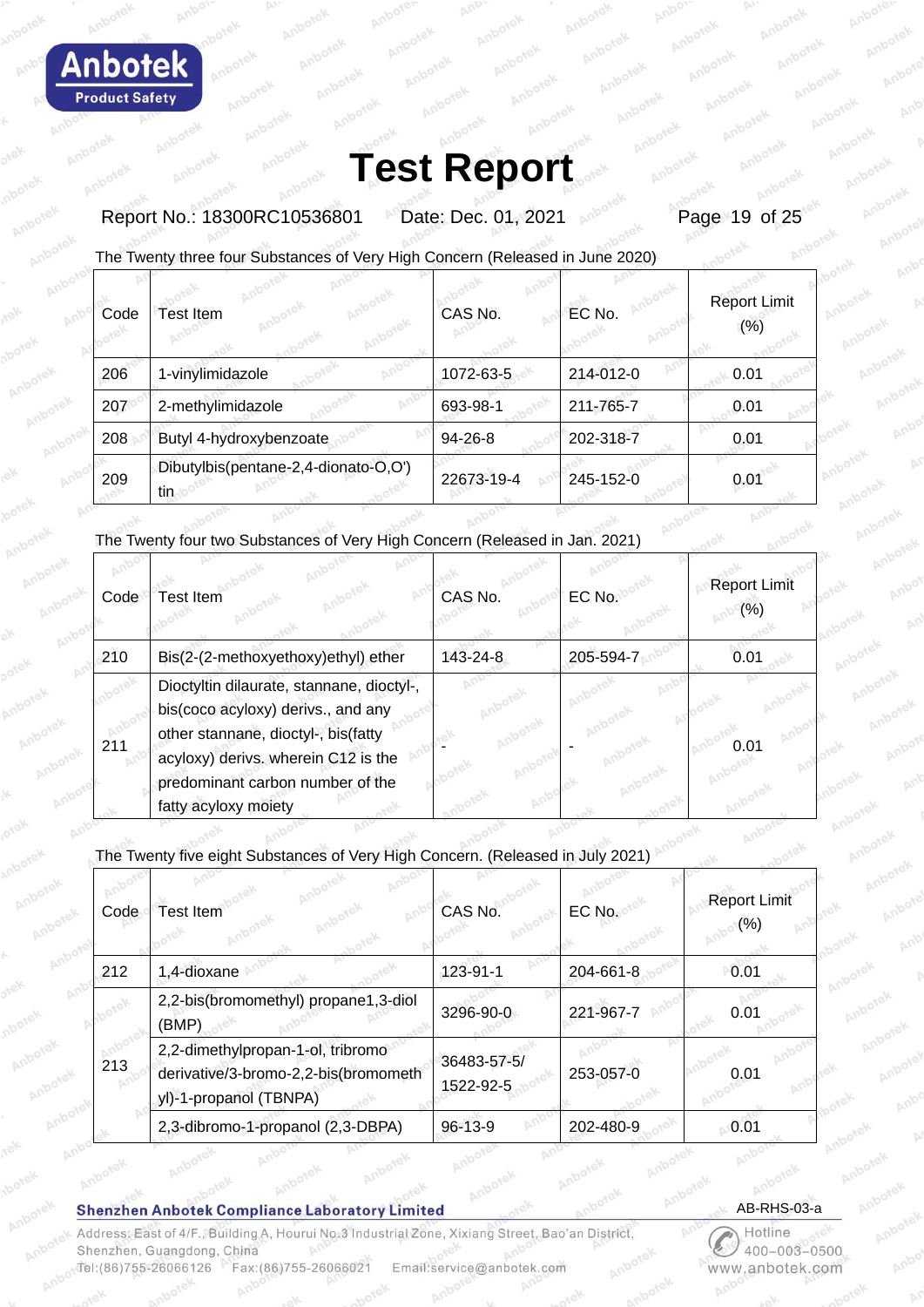Δ h Ω **Product Safety** 

# **Test Report**

Report No.: 18300RC10536801 Date: Dec. 01, 2021 Page 20 of 25

| Code | <b>Test Item</b>                                                                                                                                                                                                 | CAS No.    | EC No     | <b>Report Limit</b><br>(%) |
|------|------------------------------------------------------------------------------------------------------------------------------------------------------------------------------------------------------------------|------------|-----------|----------------------------|
| 214  | 2-(4-tert-butylbenzyl) propionaldehyde<br>and its individual stereoisomers                                                                                                                                       |            |           | 0.01                       |
| 215  | 4,4'-(1-methylpropylidene) bisphenol<br>(bisphenol B)                                                                                                                                                            | 77-40-7    | 201-025-1 | 0.01                       |
| 216  | Glutaral                                                                                                                                                                                                         | 111-30-8   | 203-856-5 | 0.01                       |
| 217  | Medium-chain chlorinated<br>paraffins (MCCP)<br>[UVCB substances consisting of<br>more than or equal to 80% linear<br>chloroalkanes with carbon chain<br>lengths within the range from C14 to<br>C <sub>17</sub> |            |           | <b>0.01</b>                |
| 218  | Orthoboric acid, sodium salt**                                                                                                                                                                                   | 13840-56-7 | 237-560-2 | 0.01                       |
| 219  | Phenol, alkylation products (mainly in<br>para position) with C12-rich branched<br>or linear alkyl chains from<br>oligomerisation, covering any<br>individual (PDDP)                                             |            |           |                            |

### **Shenzhen Anbotek Compliance Laboratory Limited**

**Prup** 

Address: East of 4/F., Building A, Hourui No.3 Industrial Zone, Xixiang Street, Bao'an District, Shenzhen, Guangdong, China Tel:(86)755-26066126 Fax:(86)755-26066021 Email:service@anbotek.com



 $400 - 003 - 0500$ www.anbotek.com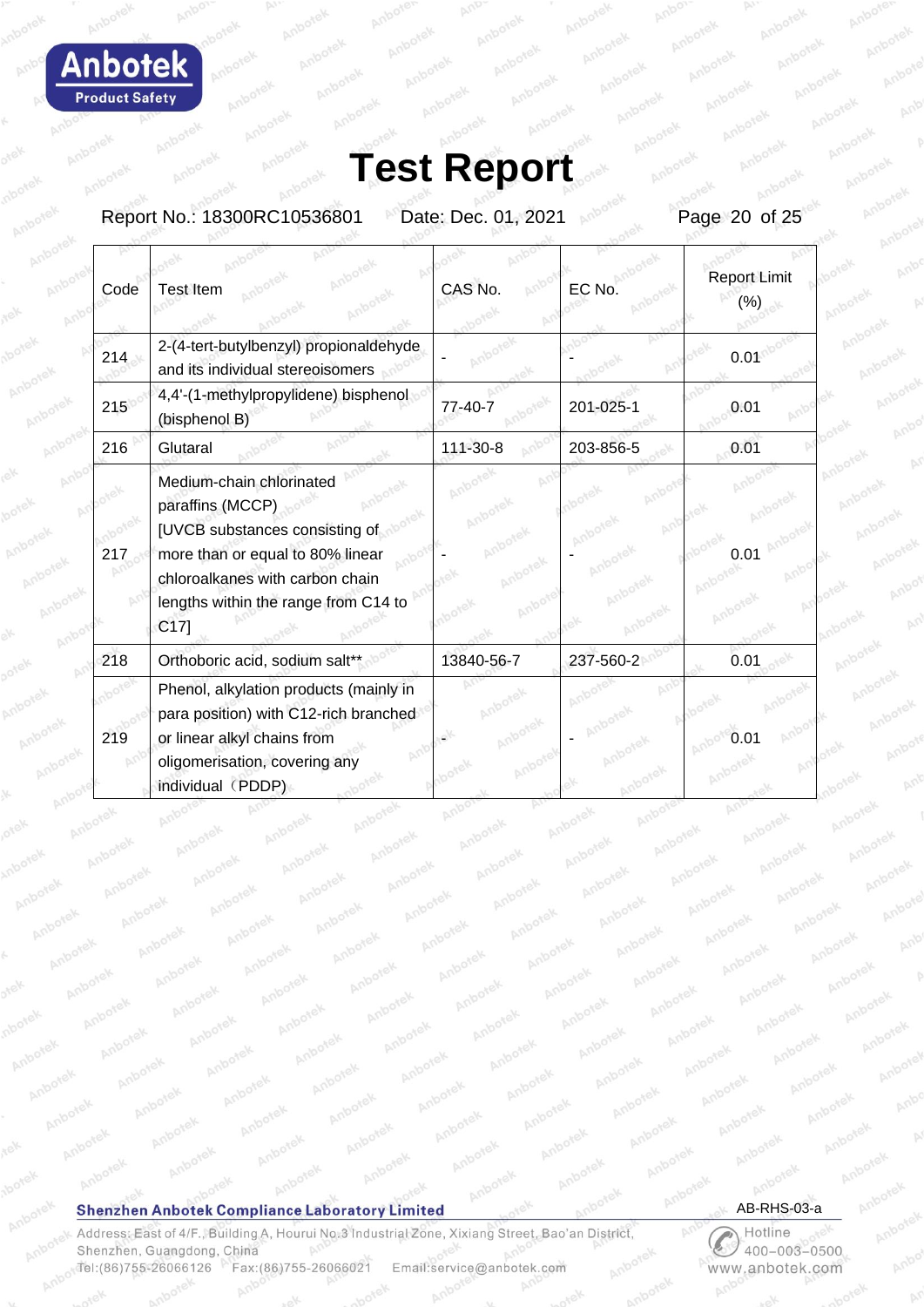Report No.: 18300RC10536801 Date: Dec. 01, 2021 **Page 21 of 25** 

### **Note:**

**Anbotek Product Safety** 

- 1.  $mg/kg = ppm = 10^{-6}$
- 2.  $%=W/W$
- 3. N.D. :< Report Limit
- 4. \* The detected DHNUP are consisted of six phthalates which CAS number are 85507-79-5, 68515-44-6, 68515-45-7, 111381-89-6, 111381-90-9 and 111381-91-0. according to the Annex 15 of REACH.
- \*\* According to the 5.2.1 item of the second version of ECHA "Guidance on requirements for substances in articles", 2011, the selected test methods only show the existence of certain elements rather than the existence of substances, using additional measurements to screen for the existence and identification of substances in a sample when necessary.
- 6. Report Results: based on measurements in most cases will identify the chemical constituents in the sample but not necessarily "the substance" which were originally used to produce the article, professional consults, products information, testing processes, features of materials, characteristics of the SVHC and chemical analysis etc to obtain the assessments results according to the 5.2 item of the second version of ECHA "Guidance on requirements for substances in articles", 2011.
- 7. Report Limit: Be obtained from the uncertainty, the 0.1 % threshold and the ECHA "Guidance on requirements for substances in articles".
- 8. #: According to the applicant's request, the admixture of specimen A is tested as a whole. The testing results of specimen A may be different from that of any sole material in specimen A.

#### **Shenzhen Anbotek Compliance Laboratory Limited**

Address: East of 4/F., Building A, Hourui No.3 Industrial Zone, Xixiang Street, Bao'an District, Shenzhen, Guangdong, China Fax: (86) 755-26066021 Tel:(86)755-26066126 Email:service@anbotek.com

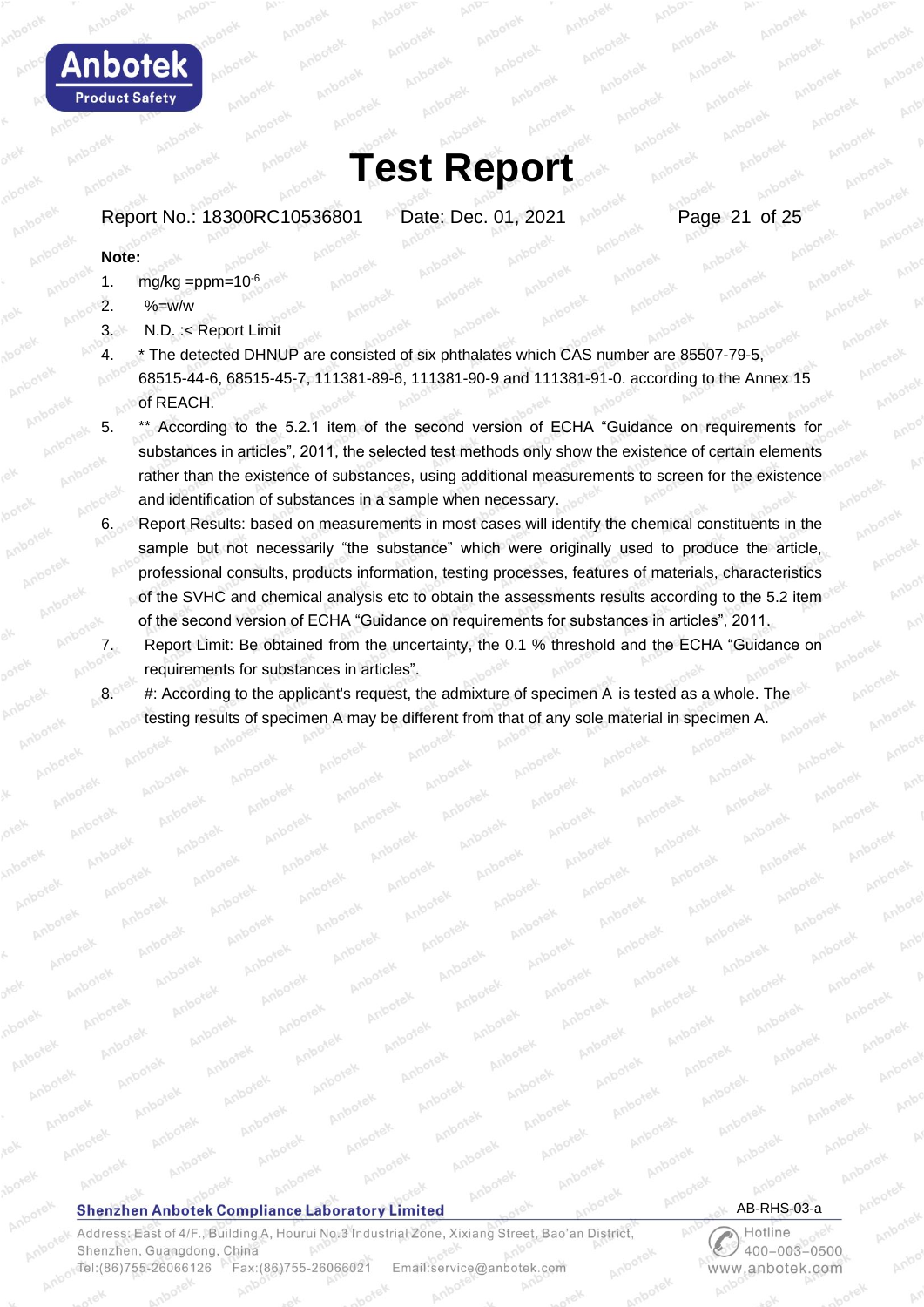

Report No.: 18300RC10536801 Date: Dec. 01, 2021 Page 22 of 25

#### **Appendix:**

**Anbotek Product Safety** 

> 1. Any supplier of an article containing a substance that is included in the Candidate List in a concentration above 0.1 % weight by weight (w/w) has the duty to communicate information in accordance with Article 33 of European Union regulation concerning the Registration, Evaluation, Authorization and Restriction of Chemicals (REACH).

1) Any supplier shall provide the recipient of the article with sufficient information to allow safe use of the article including, as a minimum, the name of that substance.

2) On request by a consumer any supplier shall provide the consumer with sufficient information to allow safe use of the article including, as a minimum, the name of that substance within 45 days of receipt of the request, free of charge.

2. The supplier of a substance that is included in the Candidate List on their own shall provide the recipient of the substance with a safety data sheet for free compiled in accordance with Article 3 and Annex II of REACH.

3. The supplier of a mixture that containing a substance that is included in the Candidate List shall exchange information in accordance with Article 31, Article 32, and Annex II of REACH.

1) Any supplier shall provide the recipient of the mixture with a safety data sheet for free where a preparation meets the criteria for classification as dangerous in accordance with Directives 1999/45/EC.

2) Any supplier shall provide the recipient of the mixture with a safety data sheet for free where a preparation does not meet the criteria for classification as dangerous in accordance with Directive 1999/45/EC, but contains any substance that is included in the Candidate List in an individual concentration of ≥ 0.1 % by weight for non-gaseous mixtures or ≥ 0.2 % by volume for gaseous mixtures

#### **Shenzhen Anbotek Compliance Laboratory Limited**

Address: East of 4/F., Building A, Hourui No.3 Industrial Zone, Xixiang Street, Bao'an District, Shenzhen, Guangdong, China Tel:(86)755-26066126 Fax:(86)755-26066021 Email:service@anbotek.com



 $400 - 003 - 0500$ www.anbotek.com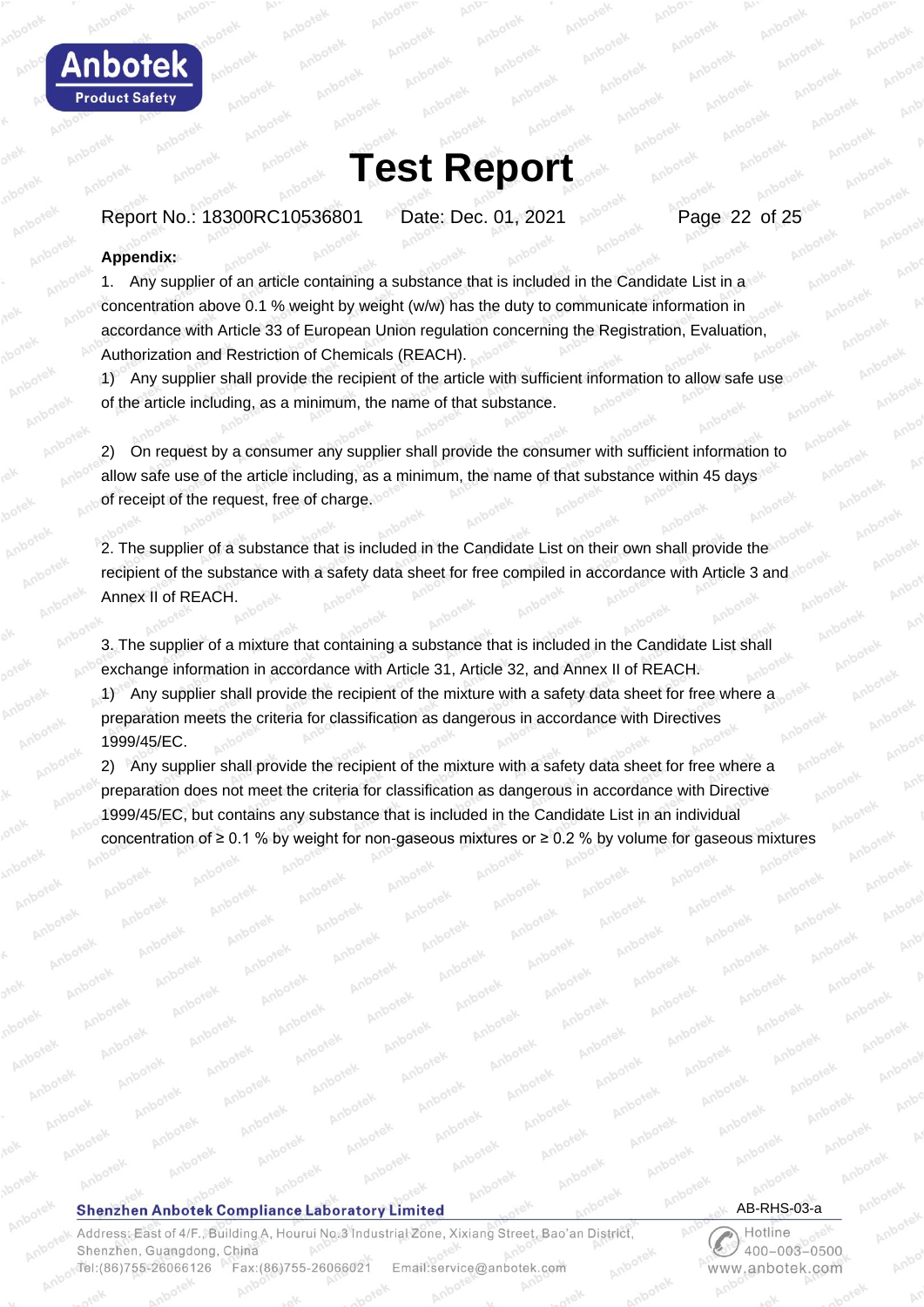

Report No.: 18300RC10536801 Date: Dec. 01, 2021 Page 23 of 25

Anbo

**Photograph of Sample**



**Photo(s) of the tested component(s)**



#### **Shenzhen Anbotek Compliance Laboratory Limited**

Address: East of 4/F., Building A, Hourui No.3 Industrial Zone, Xixiang Street, Bao'an District, Shenzhen, Guangdong, China Tel:(86)755-26066126 Fax:(86)755-26066021 Email:service@anbotek.com

AB-RHS-03-a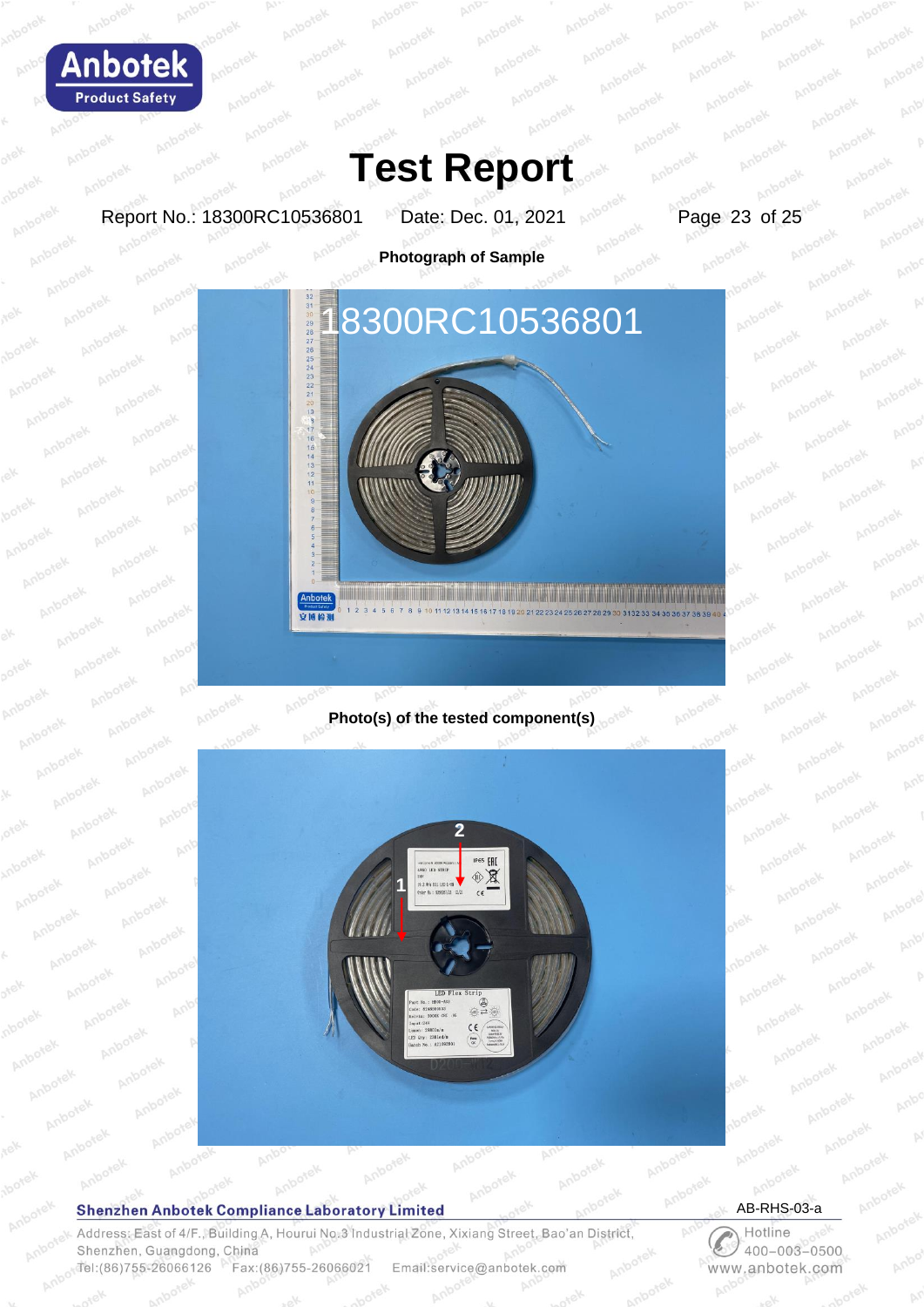

Anbo

pr

Anbr

Anb

## **Test Report**

Report No.: 18300RC10536801 Date: Dec. 01, 2021 Page 24 of 25





### **Shenzhen Anbotek Compliance Laboratory Limited**

Ano

Address: East of 4/F., Building A, Hourui No.3 Industrial Zone, Xixiang Street, Bao'an District, Shenzhen, Guangdong, China Tel:(86)755-26066126 Fax: (86) 755-26066021 Email:service@anbotek.com



**DS** 

Anjo

 $\mathbb{N}$ Hotline  $400 - 003 - 0500$ www.anbotek.com